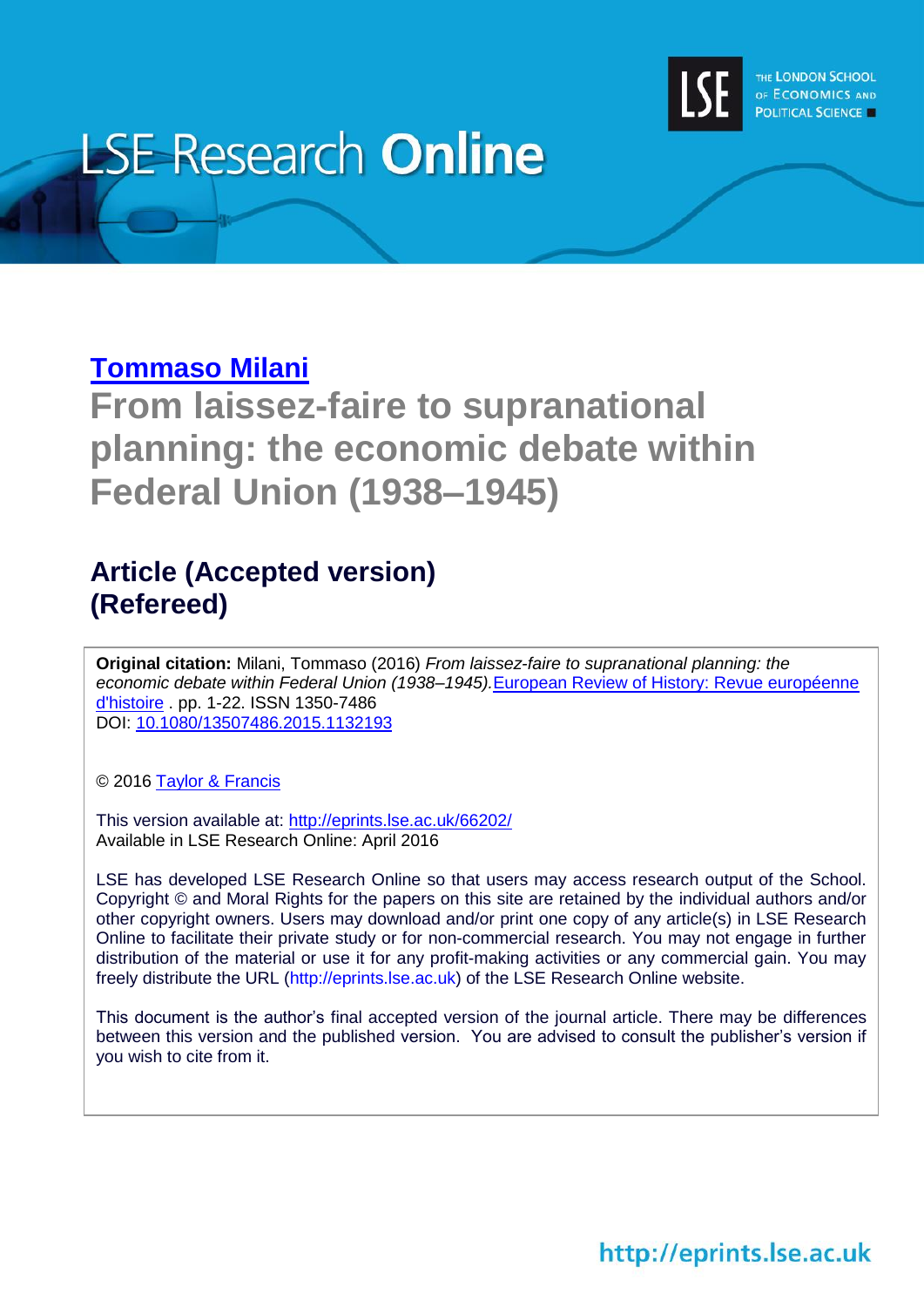## **From laissez-faire to supranational planning: The economic debate within Federal Union (1938-1945)**

Tommaso Milani PhD Candidate Department of International History London School of Economics and Political Science Houghton Street London WC2A 2AE [t.milani@lse.ac.uk](mailto:t.milani@lse.ac.uk) 077 6101 6268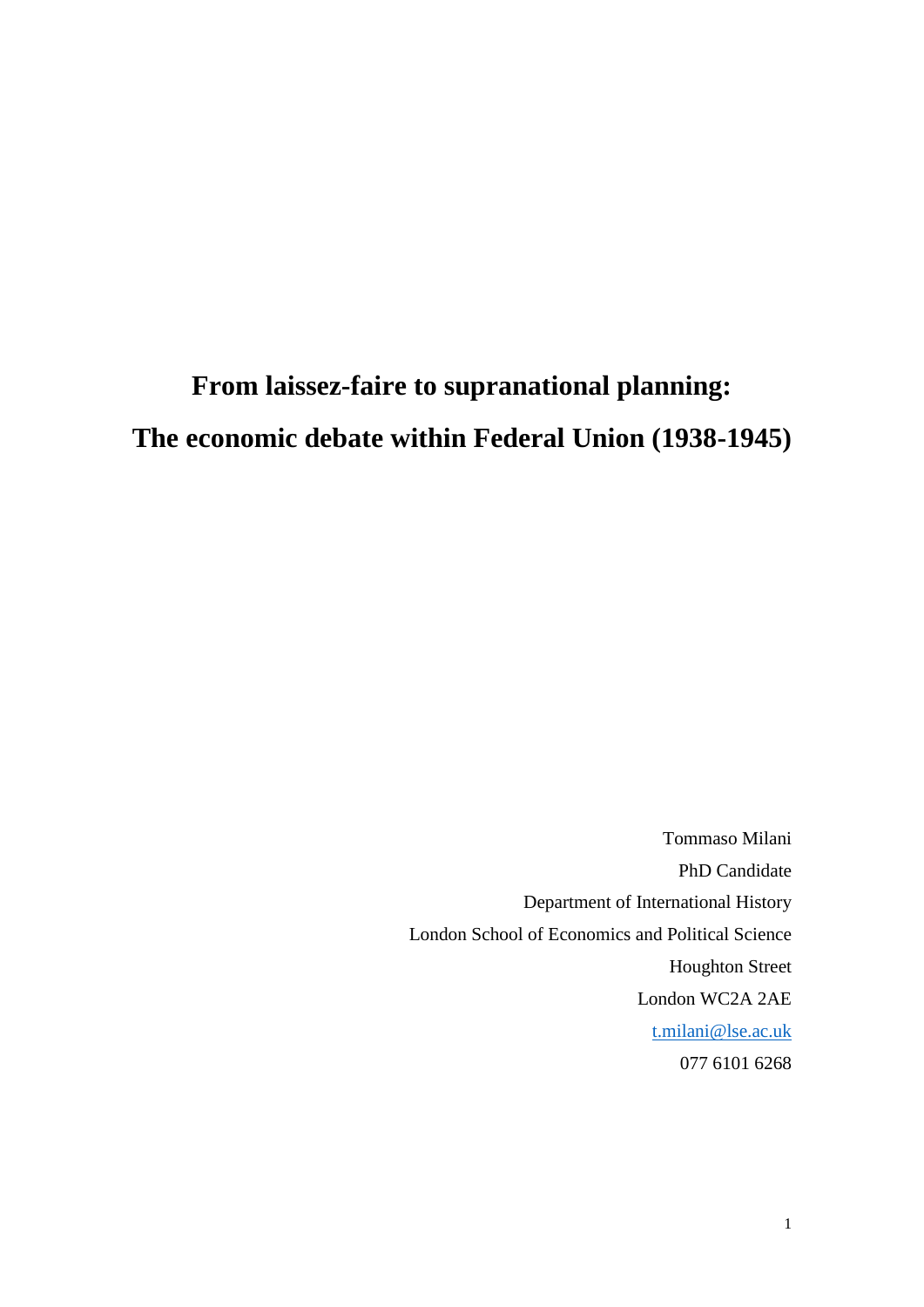#### **Questioning Federalism**

Between 1990 and 1995 the issue of European integration sparked a heated debate across the United Kingdom. On the Eurosceptic side, a flow of publications denounced an allegedly ongoing capitulation of the British ruling class to foreign interests and alien ideas, epitomized by the signing of the Maastricht Treaty<sup>1</sup>. Most of these articles, books, and leaflets found their bête noire in federalism, the ideology associated with the EU project, which – Labour MP Giles Radice observed – suddenly became a "dirty word": a shorthand for centralization, bureaucratization, and loss of national sovereignty, whose spread would threaten Britain's independence, prestige, and standing<sup>2</sup>.

Committed Europeanists rejected the claim that federalism was a non-British (or even anti-British) set of tenets. In 1988, historian Michael Burgess had already

<sup>&</sup>lt;sup>1</sup> See e.g. William Cash, *Against a Federal Europe: The Battle for Britain* (London: Duckworth, 1991); Philip Vander Elst, *Resisting Leviathan: The Case against a European State* (London: Claridge Press, 1991); Jack Obdam, *The Rape of Britannia*, ed. Marie Endean (Edinburgh-Cambridge-Durham: The Pentland Press, 1992); John Boyd, *Britain and European Union: Democracy or Superstate? (After Maastricht)* (Merseyside: Campaign Against Euro-Federalism, 1993); Rodney Atkinson and Norris McWhirter, *Treason at Maastricht: The Destruction of the British Constitution*, with contributions by Daniel Hannah (Newcastle-upon-Tyne: Compuprint Publishing, 1994); Norman Lamont, *Sovereign Britain* (London: Duckworth, 1995). For an overview on British Euroscepticism in the early 1990s, see Anthony Forster, *Euroscepticism in Contemporary British Politics: Opposition to Europe in Conservative and Labour Parties since 1945* (London-New York: Routledge, 2002), 83-105; C. Gifford, *The Making of Eurosceptic Britain: Identity and Economy in a Post-Imperial State* (Aldershot-Burlington: Ashgate Publishing, 2008), 124-135.

<sup>2</sup> Giles Radice, *Offshore: Britain and the European Idea* (London-New York: I. B. Tauris, 1992), 139. See also P. W. Preston, *Europe, Democracy and the Dissolution of Britain: An Essay on the Issue of Europe in UK Public Discourse* (Aldershot-Brookfield: Dartmouth Publishing Company, 1994), 130-154.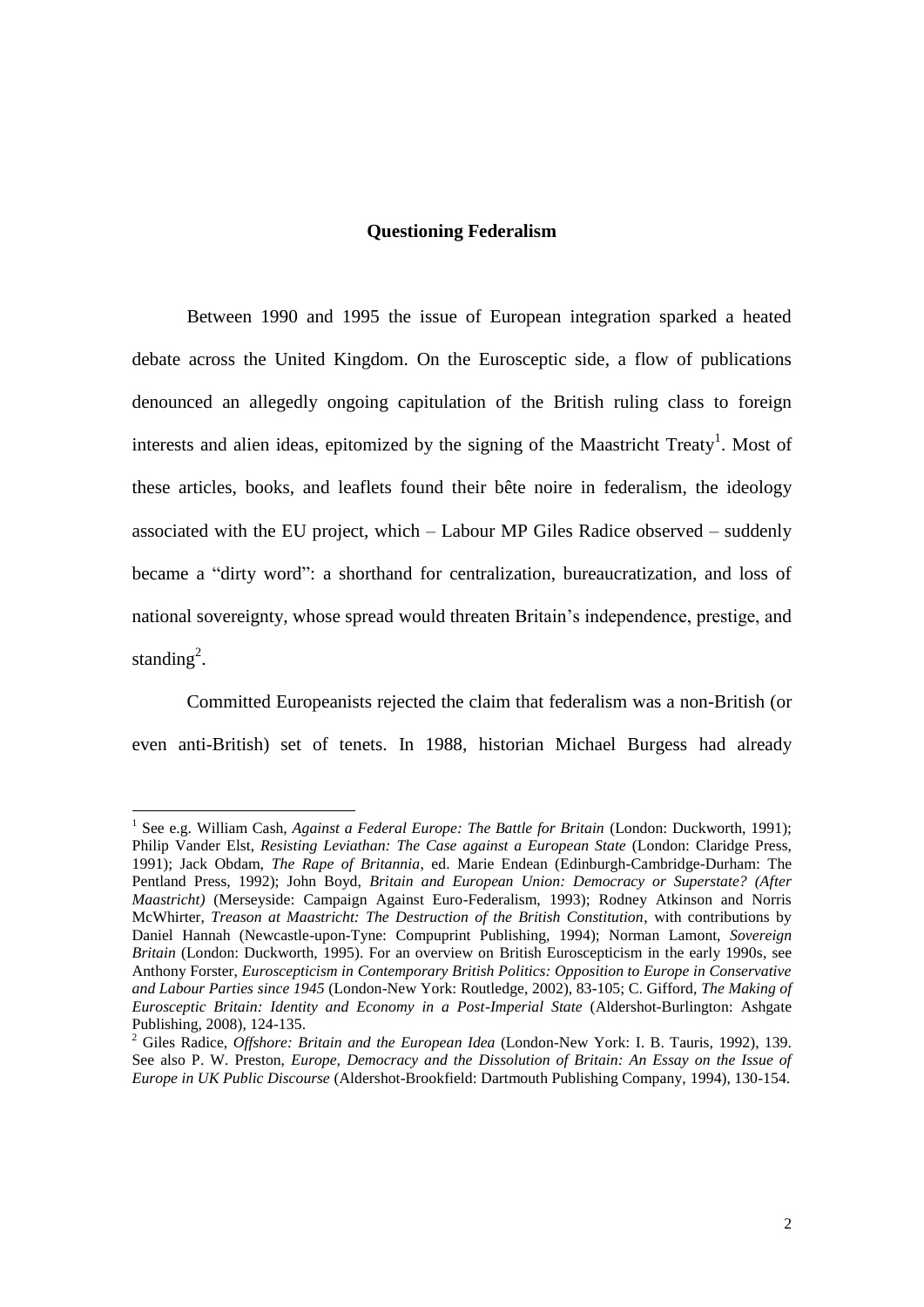lamented a wide ignorance about the prominent role of British intellectuals in nurturing the federalist tradition. Particularly striking was the unawareness of their contribution to European integration, "both by working out a set of detailed proposals for a European federation during the Second World War – proposals which had a major influence upon the continent at the outset of the process which led ultimately to the creation of the Community – and also subsequently.<sup>33</sup> In his struggle against conventional wisdom, Burgess went on to publish a whole book to rescue British federalism from oblivion and  $disrepute<sup>4</sup>$ .

Burgess' main argument was well grounded: the impact of British federalists has certainly been great, at least over other supporters of European unity who held them in high esteem. No less than Altiero Spinelli, one of the godfathers of the European Movement, acknowledged this in 1957, when he praised the British association Federal Union (FU) for having produced a literature "of first quality and even today superior to the average Continental literature on the subject, because of the coherence with which problems are presented, obstacles examined, and solutions proposed." Spinelli also conceded that the Italian *Movimento Federalista Europeo* had "absorbed a great deal" from those writings – as later studies confirmed  $-\frac{5}{3}$ .

<sup>3</sup> Michael Burgess, *Federalism: A Dirty Word? Federalist Ideas and Practice in the British Political Tradition* (London: Federal Trust for Education and Research, 1988), 1.

<sup>4</sup> See Michael Burgess, *The British Tradition of Federalism* (London: Leicester University Press, 1995).

<sup>5</sup> Altiero Spinelli, "The Growth of the European Movement since World War II," in *European Integration*, ed. C. Grove Haines (Baltimore: Johns Hopkins University Press, 1957), 39-40. On the ascendancy of British federalism, see John Pinder, "Federalism in Britain and Italy: Radicals and the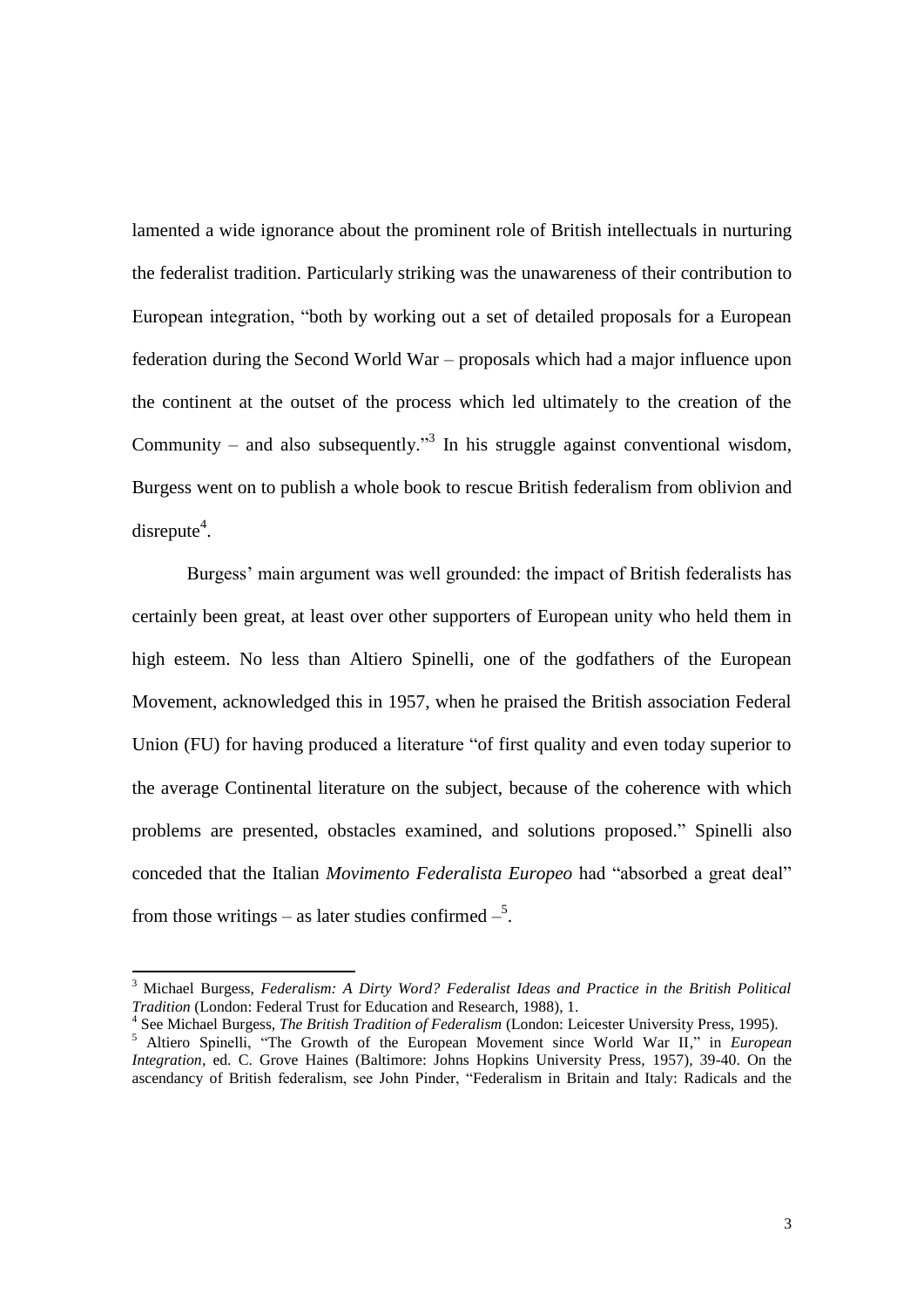Spinelli, however, overstated the consistency in those writings. As a matter of fact, what really stands out is the heterogeneity as much as the quality of the FU contributions to federalist theory. This, in turn, reflects the variety of opinions about 'federalism' that Federal unionists themselves held since the group was founded, in autumn 1938. Rather than laying out a single, clear-cut vision, FU served as a rallying point for people hostile to or disenchanted with national sovereignty, whose conceptions of federal order differed greatly – and were eventually key in pulling them in different directions.

A particularly significant area of disagreement was economics. Here, this paper argues, two conflicting approaches emerged. On the one hand, classical liberals saw in federalism a means to restore international free trade and resist protectionist temptations. On the other, socialists and left-wing liberals aimed at ensuring peace in order to allow each member-state to embark upon economic planning. The mutually exclusive character of these outlooks was so clear that between 1938 and 1940 FU was bound to remain economically neutral not to alienate any member. Once economic issues were discussed more closely such as in FU Research Institute meetings of 1940- 41, a loose consensus was reached among specialists about the economic powers of the federation. Yet, by mid-1941, most left-leaning unionists had abandoned instrumental

English Liberal Tradition," in *European Unity in Context: The Interwar Period*, ed. P. M. R. Stirk (London-New York: Pinter 1989), 201-223; Lucio Levi, "Altiero Spinelli, Mario Albertini and the Italian Federalist School: Federalism as Ideology," in *The Federal Idea: The History of Federalism since 1945. Vol. II*, ed. Andrea Bosco (London-New York: Lothian Foundation Press, 1991), 217-234.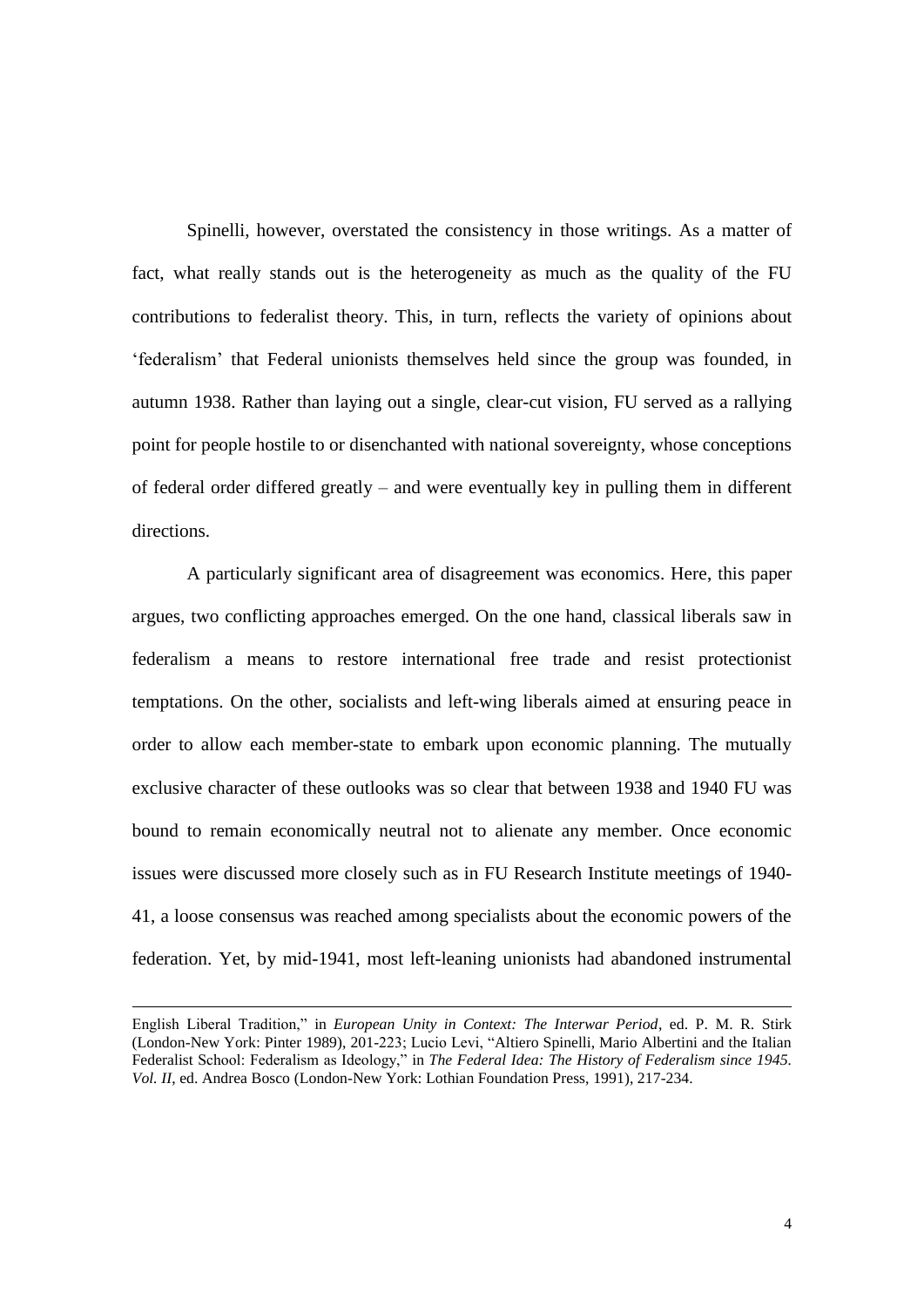conceptions of federation and launched a successful campaign to commit FU to supranational planning and fully-fledged economic collectivism. This article sets out to demonstrate that such a sharp departure from economic neutrality played a relevant role in estranging prominent FU sympathizers and followers. Secondly, it suggests that the new economic platform further reduced the already limited influence FU could expect to exert over British decision-makers. If, as some scholars have suggested, FU managed to remain the most effective engine of federalist politics in the United Kingdom, despite its limited achievements<sup>6</sup>, it is also true that the swing towards supranational planning made its platform inapplicable to the post-war context.

#### **Federalism divided: the fate of Federal Union**

Born out of the mind of Charles Kimber, Derek Rawnsley and Patrick Ransome, three enthusiastic neophytes operating under the auspices of the later Ambassador to Washington Lord Lothian, the founder of Chatham House Lionel Curtis, and economist William Beveridge, then Master of University College, Oxford, FU was established in November 1938. Its purpose was gathering all supporters of 'federation' regardless of their political orientation. F.U. was meant to be inclusive: by refusing to embrace a

<sup>&</sup>lt;sup>6</sup> See e.g. Walter Lipgens, *A History of European Integration. The Formation of the European Unity Movement*, with contributions by Wilfried Loth and Alan Milward (Oxford: Clarendon Press, 1982), 142; Olivier J. Daddow, *Britain and Europe since 1945: Historiographic Perspectives on Integration* (Manchester-New York: Manchester University Press, 2004), 87.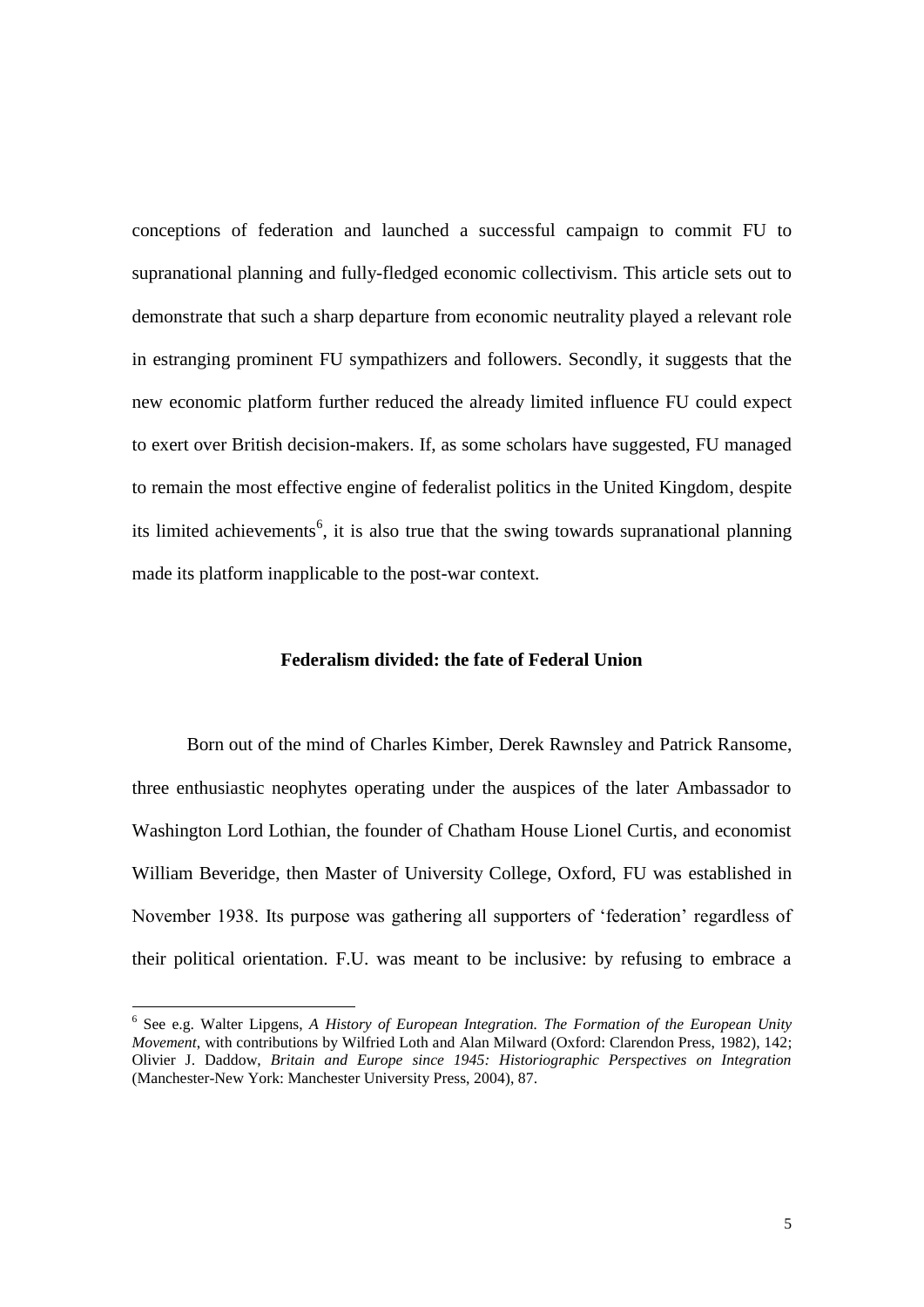single scheme of federation, it was open to everyone broadly in favour of any union of democratic states as nucleus of a future world government<sup>7</sup>. Benefiting from its nonpartisan character, the exposure provided by the three mentors, and the alarming international situation following Germany's annexation of Austria, FU experienced a peak of popularity during the 'phoney war': its membership rose to 12,000, at least 225 regional branches were created, a Research Institute was set up, and an impressive list of distinguished academics, writers, politicians and civil servants subscribed to its manifesto<sup>8</sup>. This growing trend, however, did not last long. In December 1945 only 1,548 people were still on board, the organization was undergoing huge financial troubles and many of its proactive supporters had already left the movement or stood aside<sup>9</sup>.

<sup>7</sup> The first Statement of Aims dated June 1939 can be found in Lord Lothian, *The Ending of Armageddon*  (London: Federal Union, 1939), 16-17.

<sup>8</sup> On the origins of F.U., see Derek Rawnsley, "How Federal Union Began," *Federal Union News* 23 (February-March 1940): 4; Anonymous, *Federal Union: Aims and Policy* (London: Federal Union, 1940), 7-9; Frances Josephy, *Background Information 1938-1947*, 6 February 1948, Frances Josephy Papers, LSE, 1/4, as well as later accounts by Charles Kimber, "La nascita di Federal Union," *The Federalist / Le Federaliste / Il Federalista* 26, no. 3 (1984), 206-213; Charles Kimber, "Federal Union," in *Britain and the Threat to Stability in Europe, 1918-1945*, ed. Peter Catterall and Catherine J. Morris (London: Leicester University Press, 1993), 105-111; John Pinder, "Federal Union 1939-41," in *Documents on the History of European Integration. Vol. II: Plans for European Union in Great Britain and in Exile, 1939- 1945*, ed. Walter Lipgens (Berlin-New York: De Gruyter, 1986), 26-34; Andrea Bosco, "Curtis, Kimber and the Federal Union Movement (1938-40)," *Journal of Contemporary History* 23, no. 3 (1988): 465- 502; Richard Mayne, John Pinder, and John C. de V. Roberts, *Federal Union: The Pioneers*  (Basingstoke: Macmillan, 1990), 1-16; Andrea Bosco, *Federal Union e l'unione franco-britannica: il dibattito federalista nel Regno Unito dal Patto di Monaco al crollo della Francia (1938-1940)* (Bologna: Il Mulino, 2009), 29-136.

<sup>9</sup> See *Federal Union: Report of the Executive to the Council for the Period October-December 1945*, Frances Josephy Papers, LSE, 1/12; Mayne, Pinder, and Roberts, *Federal Union: The Pioneers*, 30-32.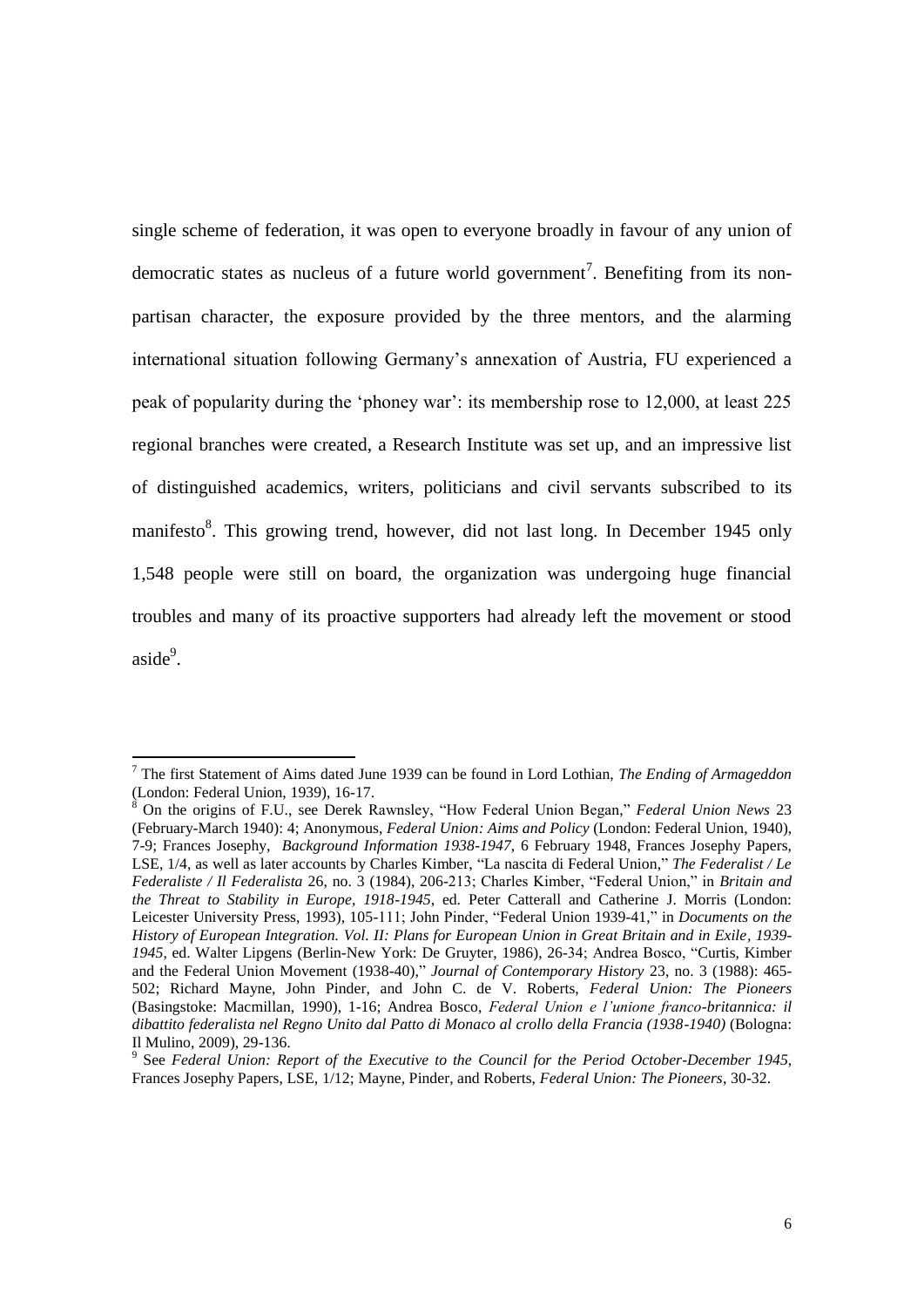Several reasons have been adduced to explain FU's loss of grip on the British people. First, it has been argued that the conflict drew attention away from the federalist agenda: a number of unionists were indeed drafted or "absorbed into war work"<sup>10</sup>. Second, the outburst of national pride during the Battle of Britain and the increasingly close relationship with Washington concurred in pushing federalism to the fringes $^{11}$ . In both these widely accepted interpretations, despite a difference in emphasis, exogenous factors are to blame. A few historians, on the other hand, have glimpsed ideological divisions lurking beneath the surface. Richard Mayne, John Pinder, and John C. de V. Roberts, in the most comprehensive treatment of FU produced so far, incidentally noticed that in the early days "many recruits to Federal Union believed in Atlantic union" as envisaged by the American journalist Clarence K. Streit, whose quixotic books earned him some distinguished followers<sup>12</sup>. Although Streit had already set up his own organization, Federal Union, Inc., committed to the establishment of a federation of fifteen democracies including the U.S. and the U.K., FU's momentous decision to

<sup>&</sup>lt;sup>10</sup> John Pinder, *European Unity and World Order: Federal Trust 1945-1995* (London: Federal Trust for Education and Research, 1995), 2. See also John Kendle, *Federal Britain: A History* (London-New York: Routledge, 1997), 121-122; Bosco, *Federal Union e l'unione franco-britannica*, 360, 430.

<sup>&</sup>lt;sup>11</sup> See e.g. R. A. Wilford, "The Federal Union Campaign," *European History Quarterly* 10 (1980), 111; Lipgens, *A History of European Integration*, 160; Philip M. H. Bell, "Discussion of European Integration in Britain 1942-45" in *Documents on the History of European Integration. Vol. II*, 205-207; Martin J. Dedman, *The Origins and Development of the European Union 1945-2008: A History of European Integration* (London-New York: Routledge, 2010), 18-19.

<sup>12</sup> Mayne, Pinder, and Roberts, *Federal Union: The Pioneers*, 13. In his acclaimed essay *The American Century*, Henry R. Luce contended that "no thoughtful American has done his duty by the United States until he has read and pondered Clarence Streit's book" *Union Now* [Henry R. Luce, "The American Century," *Life* 10, no. 7, 17 February 1941, 63]. See also Alan Brinkley, *The Publisher: Henry Luce and His American Century* (New York: Alfred A. Knopf, 2010), 248. On Streit, see Ira L. Strauss, "Clarence Streit's Revival of the Federalist Strand in American History," in *The Federal Idea*, vol. I, 327-349.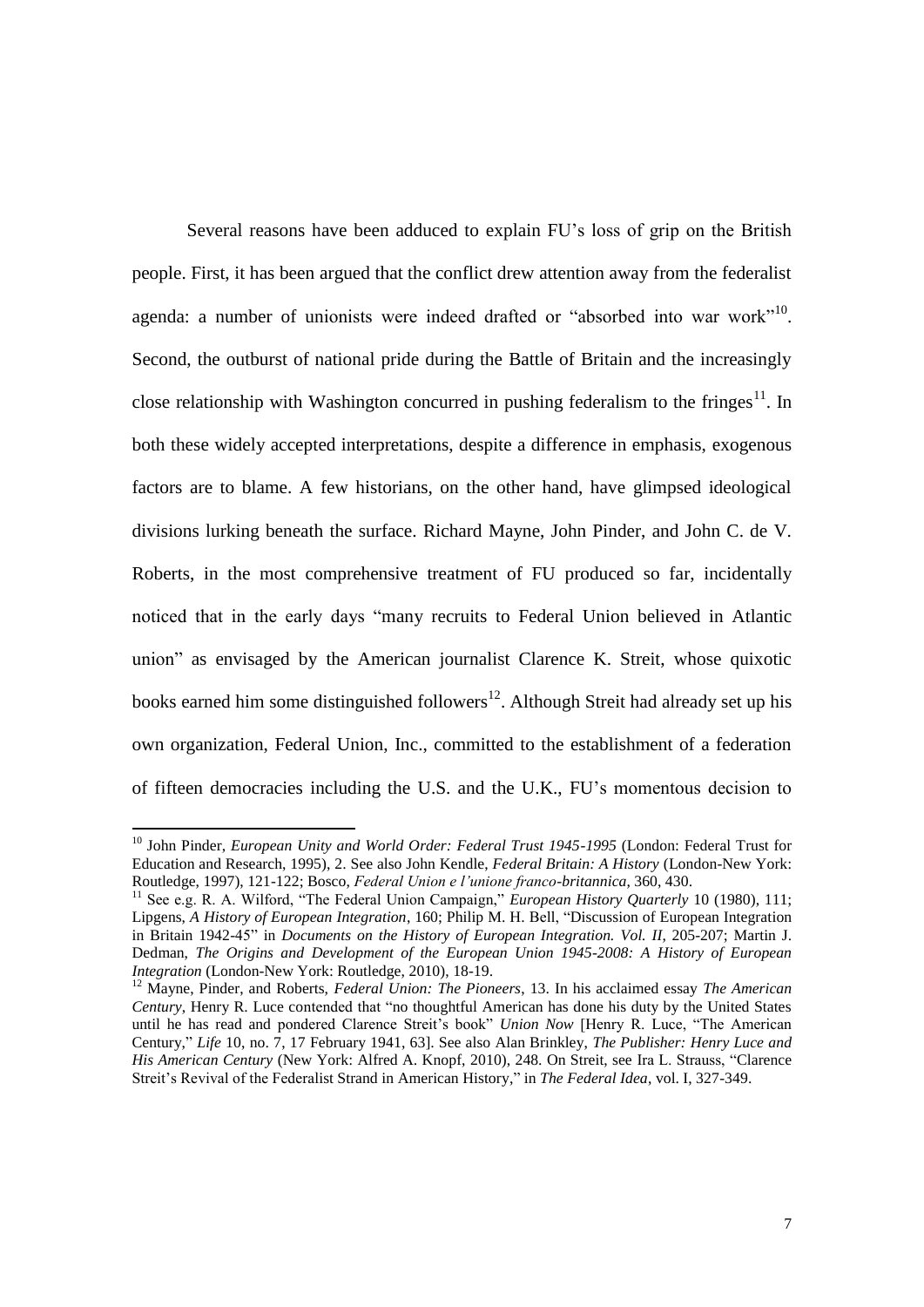publish an abridged version of Streit's *Union Now* in 1939 left the impression that FU and Federal Union, Inc. were actually the same  $13$ . This confusion "was to cause problems" since, in fall 1939, "the project of a European federation centred on Britain and France" was gaining currency in the F.U. headquarters but not necessarily among ordinary supporters. Yet Mayne, Pinder, and Roberts neither investigated that issue further nor discussed the extent to which this misunderstanding hampered the movement<sup>14</sup>. Michael Burgess was more outspoken in stressing that FU "never succeeded in reconciling the two broad schools of thought about international federation which gradually emerged during 1941-42", namely the one giving priority to a worldwide framework and the one calling for regional groupings first (for example, a united Europe). He also acknowledged that FU managed to keep his non-partisan status "only with great diligence" since "the representation of socialist views was manifestly strong". Nevertheless, he refrained from assessing the consequences of these cleavages: hence, one may be led to think that their implications were negligible<sup>15</sup>. A more compelling analysis can be found in Martin Ceadel's seminal work on the British Peace Movement. Ceadel contended that between 1938 and 1940 FU filled the vacuum left by the sinking League of Nations Union, providing "a vast reserve of peace sentiment"

<sup>13</sup> Excerpts of *Union Now* appeared as a F.U. Tract under the title *America Speaks* (London: Federal Union, 1939). Later wartime pamphlets by Streit – *The Need for Union Now: Why Our Urgent Problem is to Form an Inter-Democracy Federal Union* (1940) and *Union Now with Britain* (1941) – were released by American publishers only.

<sup>14</sup> Mayne, Pinder, and Roberts, *Federal Union: The Pioneers*, 14, 26.

<sup>15</sup> Burgess, *The British Tradition of Federalism*, 145, 143.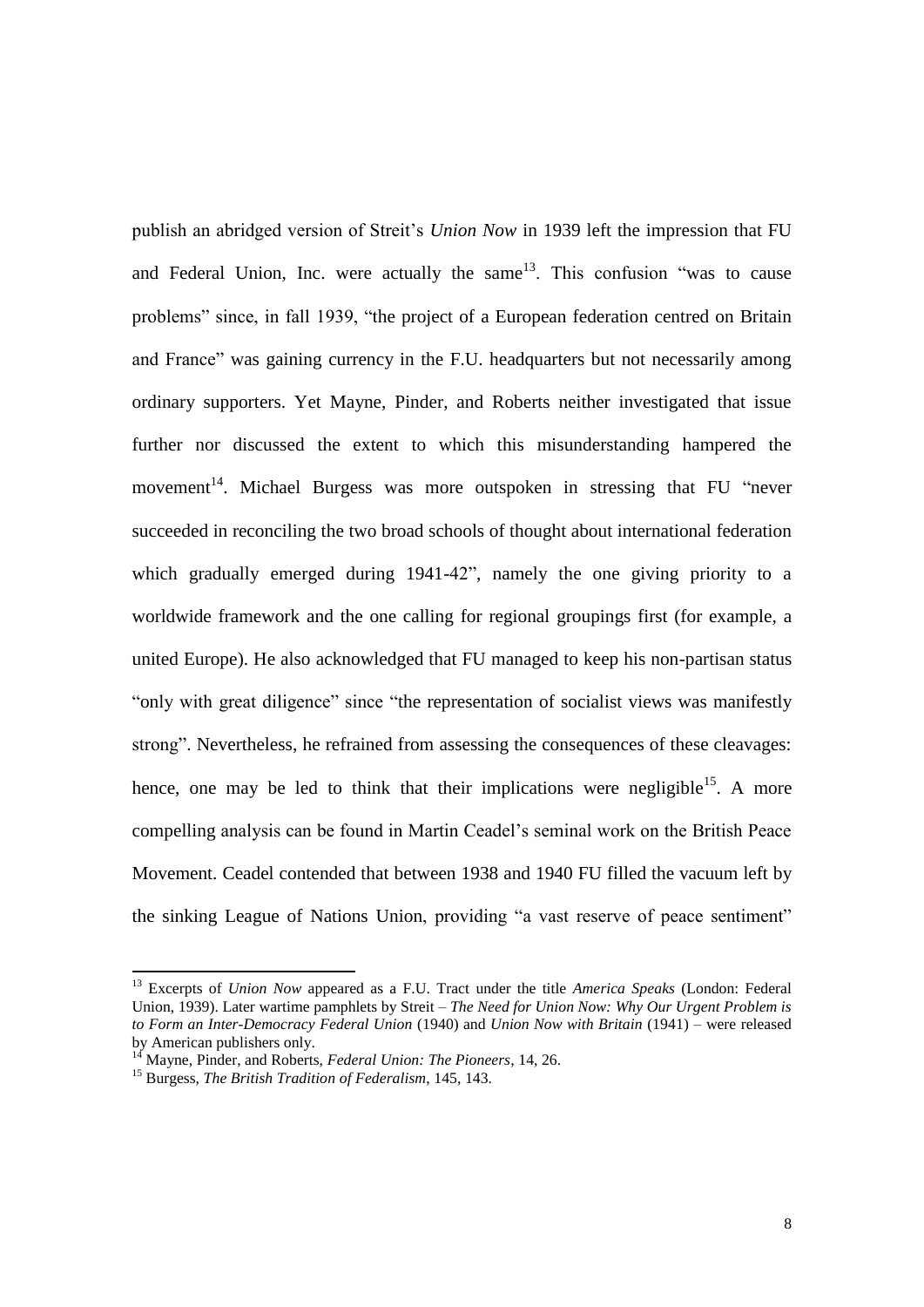with "a cause which offered some hope of abolishing the war in the longer term". Once the conflict broke out but the United States refused to join it, federalism "became less globalist and Atlanticist in his focus and more regional and European", though in the subsequent months Western Europe's inability to liberate itself and the Lend-Lease Act "revived" the Atlanticist wing. This "ideological division" persisted alongside FU's "financial problems". Finally, the "new primacy of domestic politics" generated by the publication of the Beveridge Report led "progressive opinion" to switch "its attention from federalism to social reform". In Ceadel's reading, therefore, an interplay of external dynamics, financial constraints, and ideological fragmentation about competing models of federation sealed the fate of FU by  $1945^{16}$ . In a similar fashion, Alberto Castelli flagged some operational difficulties and strategic rifts plaguing FU but his overreliance on published sources prevented him from bringing fresh evidence about the causes of the swift collapse of the organization<sup>17</sup>.

Each of these contributions, to be sure, identified several key issues and improved our understanding of FU's trajectory. Yet, all of them paid remarkably scant attention to FU's internal economic debate, which not only absorbed a good deal of

<sup>&</sup>lt;sup>16</sup> Martin Caedel, *Semi-Detached Idealists: The British Peace Movement and International Relations, 1854-1945* (Oxford-New York: Oxford University Press, 2000), 384, 402, 410, 418.

<sup>&</sup>lt;sup>17</sup> See Alberto Castelli, *Una pace da costruire: i socialisti britannici e il federalismo* (Milan: Franco Angeli, 2002), 75-81, 112-120. In recollecting internal splits, Castelli referred to John Pinder, "British Federalists 1940-1947," in *Plans des temps de guerre pour l'Europe d'après-guerre 1940-1947 – Wartime Plans for Postwar Europe 1940-1947. Actes du Colloque de Bruxelles, 12-14 mai 1939*, ed. Michel Dumoulin (Bruxelles, Bruylant; Milan, Giuffré; Paris, L.G.D.J.; Baden Baden, Nomos Verlag, 1995), 247-274, which is rather elusive on the matter.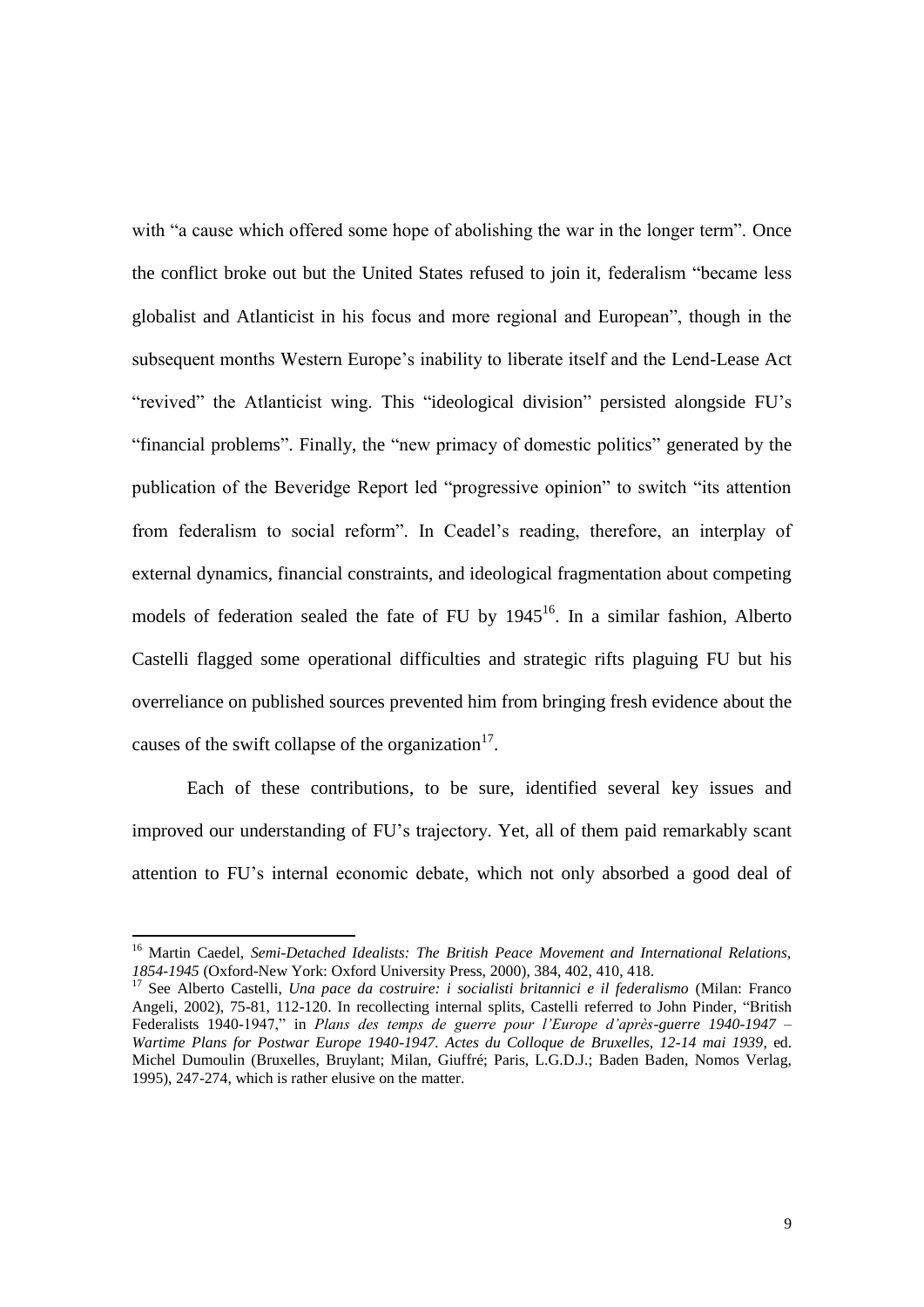energies from its members but also proved highly divisive. In order to fully appreciate its relevance, it must be stressed how FU dealt with economic policy since its very beginnings.

#### **Uneasy neutrality: Federal Union, 1938-1940**

FU's first official declaration of aims, drafted in the spring of 1939, barely mentioned economics. After denouncing "economic self-sufficiency" as a wicked byproduct of national sovereignty it stated that "currency, trade, communication and migration" would belong to "common affairs" alongside defence in the future federation. No specific economic policy for the union, however, was outlined<sup>18</sup>. Founders carefully abstained from recommending either a socialist or a capitalist framework. In June 1939 Lord Lothian warned that "seventy socialist sovereign states would find it difficult to live together in prosperity and peace as seventy capitalist states have done" unless adequate international institutions were built up, implying that reining in national sovereignty had priority over any attempt to socialize the means of production<sup>19</sup>. William B. Curry, in his *The Case for Federal Union* which sold 100,000 copies in six months, maintained that "socialism is a possible road to Federal Union"

<sup>&</sup>lt;sup>18</sup> "Statement of Aims" in Lothian, *The Ending of Armageddon*, 16-17. See also Melville Channing-Pearce, "Introduction," in *Federal Union: A Symposium*, ed. Melville Channing-Pearce (London: Jonathan Cape, 1940), 9-14.

<sup>19</sup> Lothian, *The Ending of Armageddon*, 7.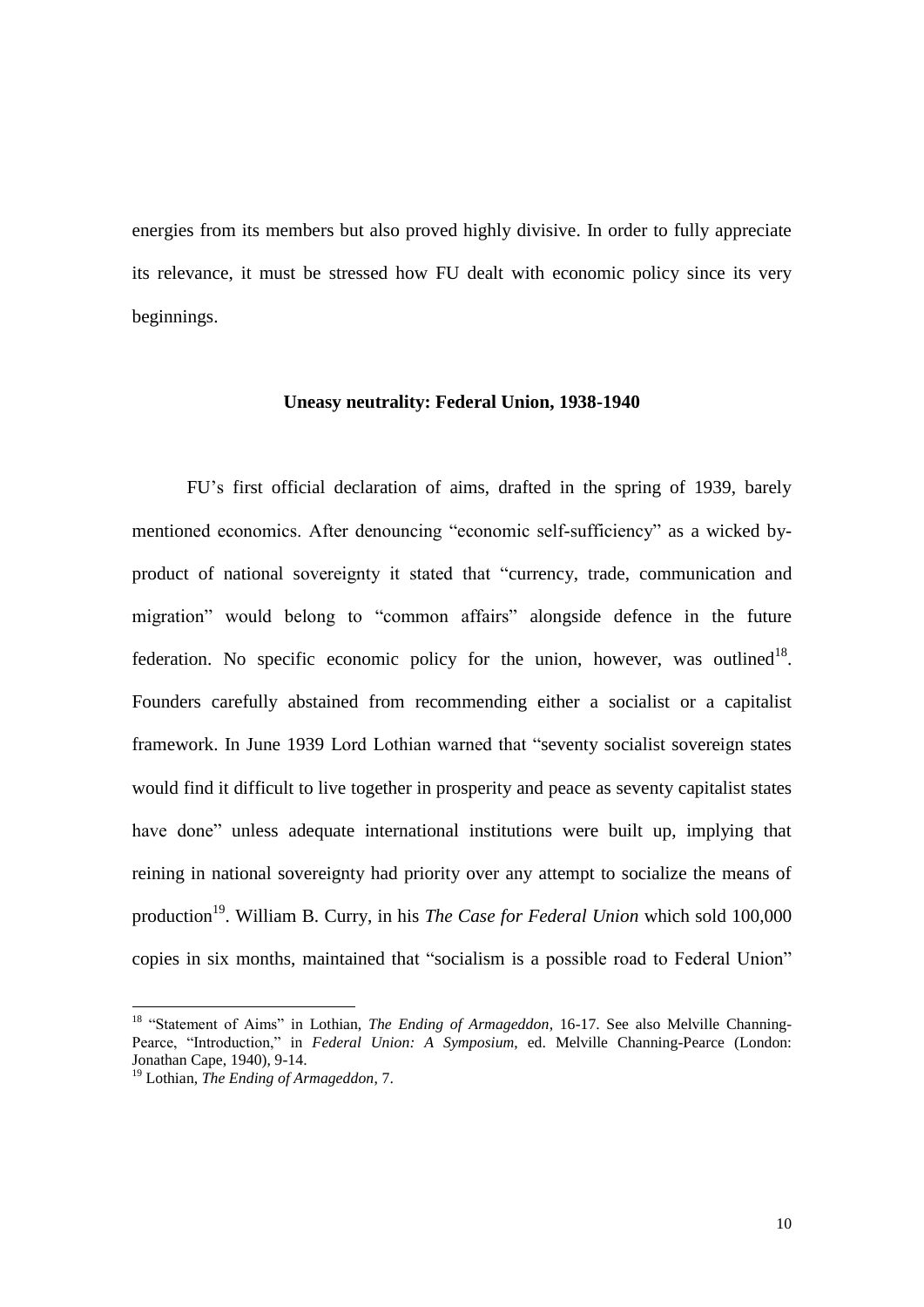but not the shortest: since "certain forms of liberal capitalism might endure for some generations yet, and granted freedom from war, give a tolerable life for the mass of mankind" the creation of a federation of democracies would be "more immediately practicable" and thus of paramount importance<sup>20</sup>. In April 1940 William Beveridge conceded that "considerable transfer of economic powers from the national to the federal authority [...] is probably the ideal" and yet "it is better that they should federate for defence and foreign policy and equal access to their dependences than not at all. They may come together more easily on a limited programme."<sup>21</sup>

A good deal of pragmatism operated behind that attitude. Cyril Edwin Mitchinson Joad – philosopher, pacifist, and self-proclaimed socialist – was keen to draw a clear-cut distinction between federal and socialist aims. As he pointed out in January 1940, people had to "realise to what question FEDERAL UNION is the answer. It is not an answer to the question 'How can poverty be overcome, economic injustice ended, or civilisation made millennial'. It is an answer to the much simpler question, 'How can civilisation survive?'" Science has made modern man so enormously destructive that he can no longer afford to indulge his natural mischievousness in war. If war continues, civilisation will collapse; and its collapse will mean not that Socialism takes the place of Capitalism, but that a handful of half-starved savages will be

<sup>20</sup> William B. Curry, *The Case for Federal Union* (Harmondsworth: Penguin Books, 1939), 178-179.

<sup>&</sup>lt;sup>21</sup> William Beveridge, *Peace by Federation?* (London: Royal Institute of International Affairs, 1940), 17-18.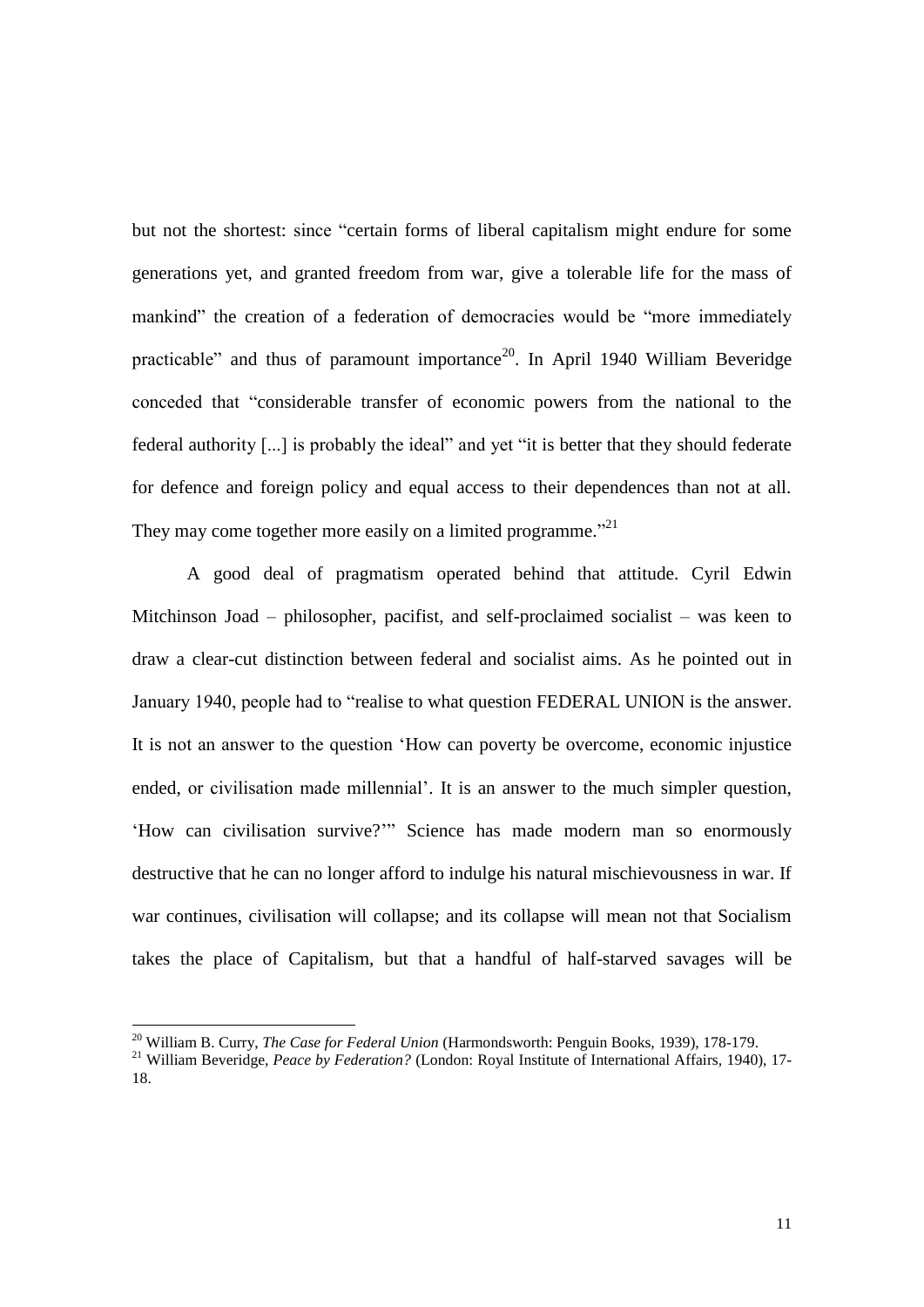quarrelling and gibbering over the last turnip." Federalism, therefore, strove towards a narrower goal, and yet, exactly for that reason, had better chances to succeed: "FEDERAL UNION would make no changes in our daily life, except those consequent upon our relief from the burden of supporting vast armies, and arising from the extension of the area over which the sentiment of patriotism operates." Of course, nothing would prevent federated states from enacting far-reaching reforms on matters under their domestic jurisdiction, whenever willing to do so. However, from Joad's standpoint, FU had to remain a non-socialist organization, open to individuals who rejected socialist economics.<sup>22</sup>

Neutrality, however, did not stem from the cautiousness and self-restrain alone. A clear preference for a federation in which States would surrender absolute sovereignty but retain most of their economic competences emerge from a number of early articles and essays published by FU associates who were expressing personal views<sup>23</sup>. This approach also reflected the assumption that economic integration should consist of nothing but negative measures making 'beggar-thy-neighbour' policies (e.g., protectionism) impossible. Following the *Federalist Papers*, this persuasion – which we may categorize as 'laissez-faire' federalism – rested squarely upon the principle of self-

<sup>22</sup> Cyril E. M. Joad, "The Motion Opposed," *Federal Union News*, 20 (3 February 1940): 5, 6-7.

<sup>23</sup> See e.g. Richard Law, *Federal Union and the League of Nations* (London: Federal Union, 1939); William Ivor Jennings, *A Federation for Western Europe* (Cambridge: Cambridge University Press, 1940), 112-115; Storm Jameson, "Federalism and the New Europe," in *Federal Union: A Symposium*, 258-260; Kenneth C. Wheare, *What Federal Government Is* (London: Macmillan, 1941), 10-13. For a similar point, see Clarence K. Streit, *Union Now* (London: Jonathan Cape, 1939), 80-81, 259-262.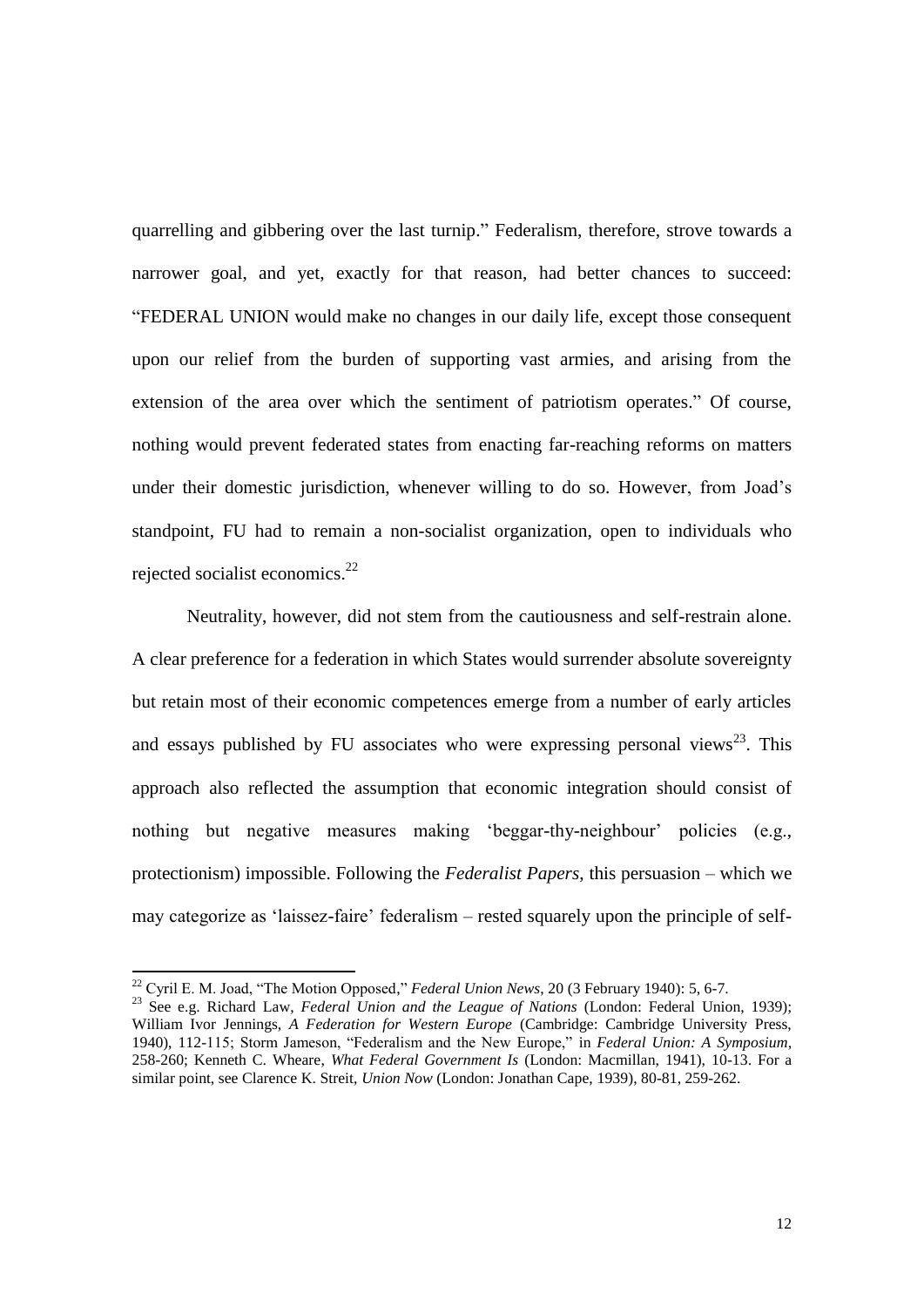regulated markets within the union and hailed at the abolition of trade barriers as beneficial to all member States<sup>24</sup>. Evidence suggests that the prospect of reducing exchange rates fluctuations and cutting public spending by centralizing some functions enthralled the more conservative unionists. For instance, Melville Chaning-Pearce, secretary of the powerful Oxford FU branch, ranked the "the *creation of a federal money* far more stable than the pre-war pound sterling" and "a great and immediate *decrease in taxation*" through the suppression of "unnecessary inter-state governmental machinery" among the most significant benefits of a federal order<sup>25</sup>. Even more important, such a framework would embed free trade into the federal constitution. As Kimber adamantly put it in July 1940, "it is inconceivable that we should ever again return to the chaos of competitive economic policies and allow trade restrictions to be used as the instruments of economic warfare."<sup>26</sup>

For sure, the increasing politicization of foreign trade driven by the pursuit of autarchy was a major concern for the chief economist involved in the creation of FU, Lionel Robbins, then an unflinching free-market advocate and critic of Keynes who had

<sup>&</sup>lt;sup>24</sup> In the words of Alexander Hamilton: "An unrestrained intercourse between the States themselves will advance the trade of each by an interchange of their respective productions, not only for the supply of reciprocal wants at home, but for exportation to foreign markets. The veins of commerce in every part will be replenished, and will acquire additional motion and vigor from a free circulation of the commodities of every part." ["Federalist XI," in James Madison, Alexander Hamilton, and John Jay, *The Federalist Papers*, ed. Isaac Kramnick (London: Penguin Books, 1961), 132]

<sup>25</sup> Melville Channing-Pearce, "The Federation of the Free," *The Hibbert Journal*, no. 38 (1939), 17.

<sup>&</sup>lt;sup>26</sup> Anonymous, *How We Shall Win* (London: Federal Union, 1940), 10. See also "Oxford Conference Lecture: How We Shall Win," *Federal Union News* 14 (14 September 1940), 2. Emphasis in the original.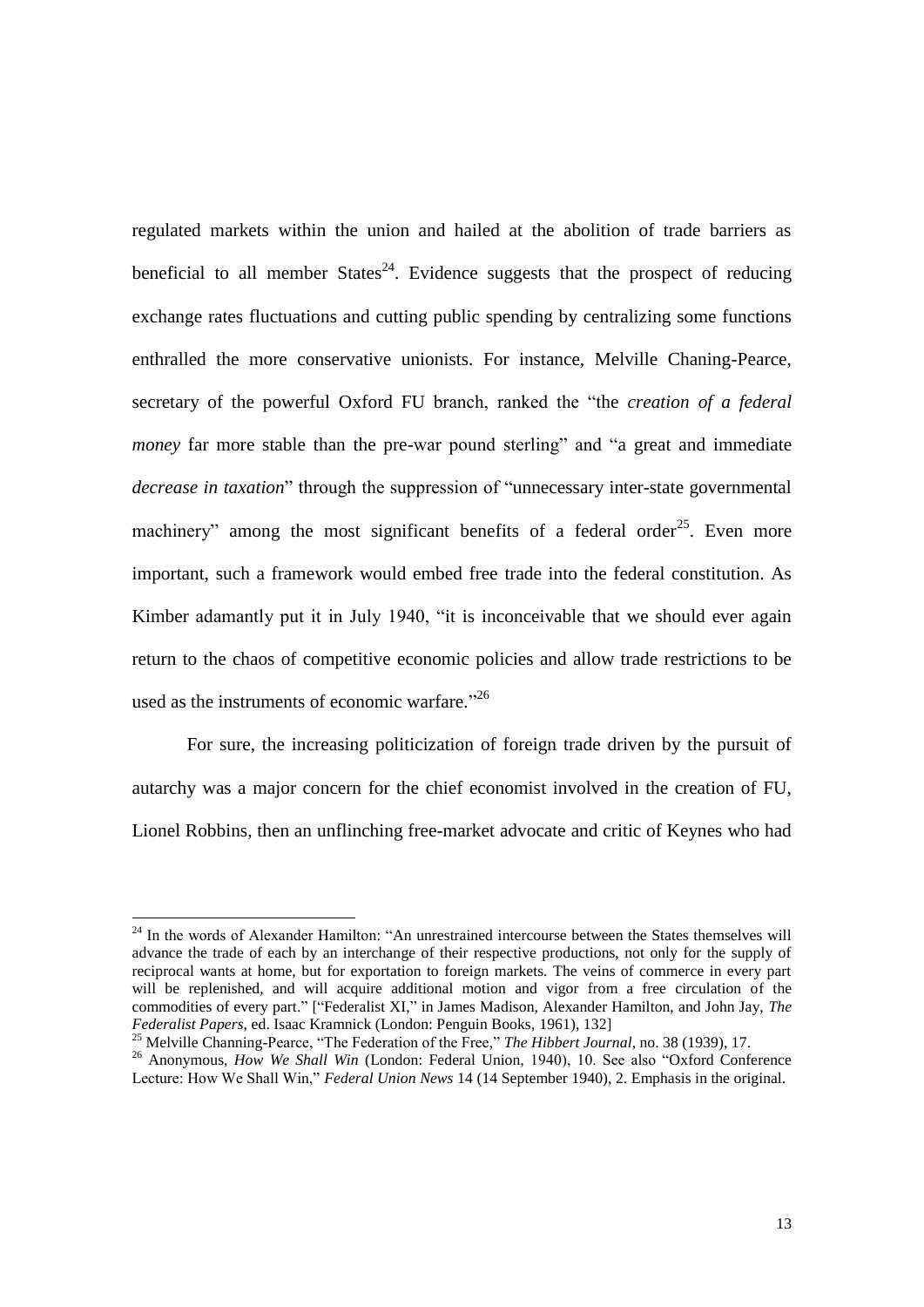urged the "restoration of capitalism" to overcome the Great Depression<sup>27</sup>. Robbins' first major contribution to international thought came out in 1937. Tellingly enough, Wilhelm Röpke – a conservative liberal close to the Austrian School – praised the book as "a most efficacious antidote against the intellectual disorder of our times" whilst socialist G.D.H. Cole dismissed it as the brainchild of "an apostle of laisser-faire<sup>28</sup>". Appalled by a world "frozen into a series of geographical monopolies" due to the rise of tariffs and quotas, the control of capital movements and the manipulation of foreign exchanges, Robbins lambasted national planning for triggering instability, and foresaw "less fortunate people being provoked to predatory war by the exclusiveness of the more fortunate". The restoration of international liberalism, however, required a new settlement. "It is necessary that the national states should surrender certain rights to an international authority", including the one to gain advantages for themselves to the detriment of others: "it would be the object of a liberal world federation to create the maximum scope for international division of labour: and any restriction of trading between governmental areas would be totally alien to its intention." Such a union might entail geographical limitations and provisional arrangements in the short run but Robbins had no doubt that "the establishment of competitive conditions on an

<sup>27</sup> Lionel Robbins, *The Great Depression* (London: Macmillan, 1934), 193-194. Robbins subsequently changed his mind on the causes of the Depression and expressed regret about the book. See Lord Robbins, *Autobiography of An Economist* (London-Basingstoke: Macmillan, 1971), 154-155.

<sup>&</sup>lt;sup>28</sup> Röpke to Robbins, 19 May 1937, Lionel Robbins Papers, LSE, 3/1/1; G. D. H. Cole, "An Apostle of Laisser-Faire," *The New Statesman and Nation*, no. 13 (327), (29 May 1937): 898. Robbins vehemently rejected Cole's argument: see Lionel Robbins, "An Apostle of *Laisser Faire*," *The New Statesman and Nation*, no. 13 (328), (5 June 1937): 921.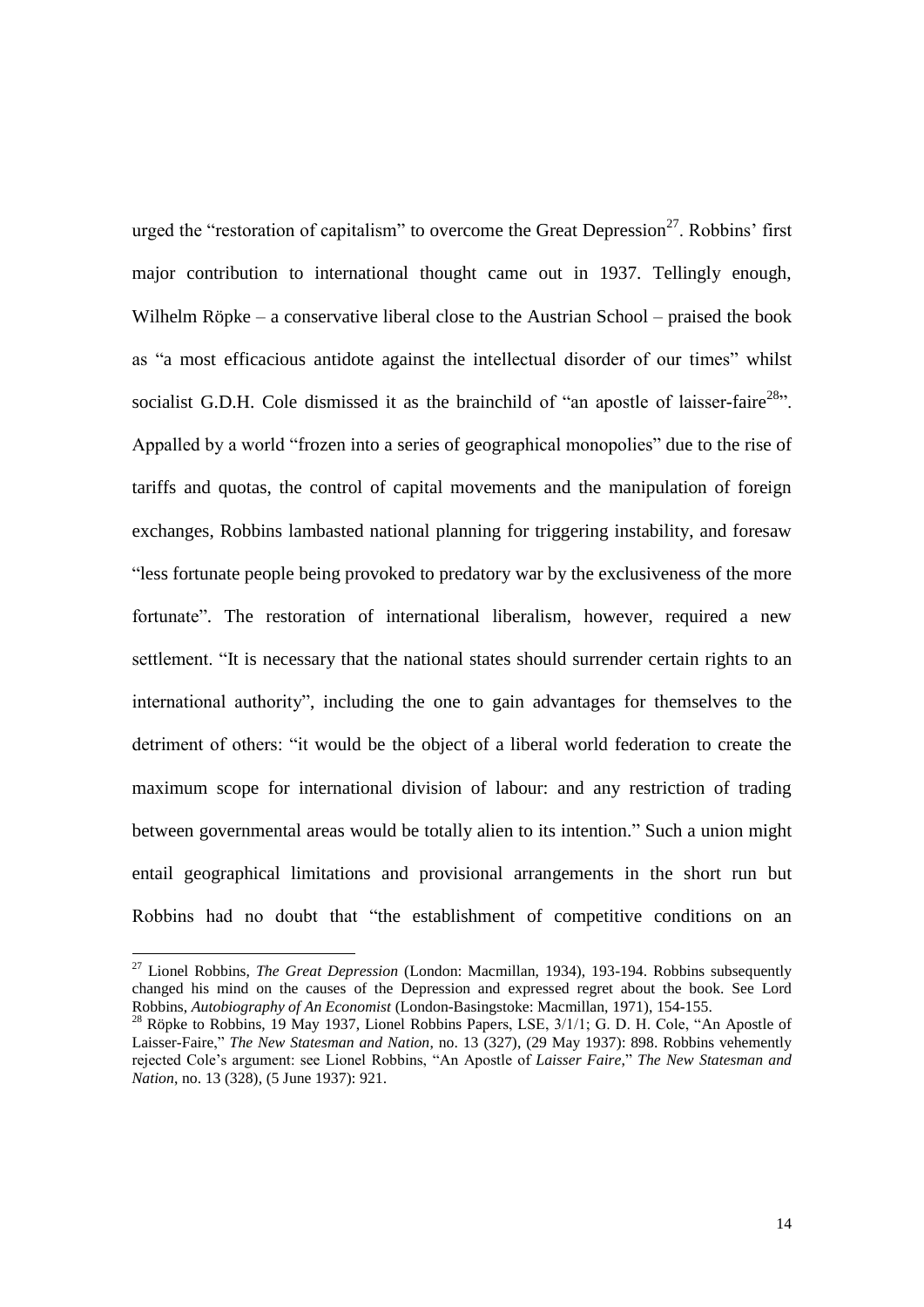international scale" would enhance prosperity and security. Rather than any "socialist revolution" further exacerbating the "contradictions of nationalist separation", he championed the creation of a federal-liberal order in which national rivalries "would not be permitted to emerge<sup> $29$ </sup>. It is no accident that Robbins' well-known plea for the United States of Europe appeared in a book aimed at rejecting Hobson's and Lenin's theories of imperialism. Firmly convinced that only "the existence of independent national sovereignties" allowed diverging economic interests to turn into hot war, Robbins maintained that an enduring peace could be achieved through a supranational political settlement. Moreover, a union along American lines would free the Continent from the survival of "uneconomic units" and "the maintenance of vast armies"<sup>30</sup>. Robbins' ascendancy over FU members was unquestionably strong, especially on Lionel Curtis $31$ .

Less vocal but nevertheless prominent was Robbins' friend and colleague at the London School of Economics, FU contributor, and future Nobel Prize Winner Friedrich Hayek. Hayek's laissez-faire federalism, first outlined in 1939, proved even more pronounced than Robbins'. Believing that a political union "would not last long unless accompanied by economic union", he envisaged a full "common market unit" under a "universal monetary system" to curb the autonomy of national central banks. By

<sup>29</sup> Lionel Robbins, *Economic Planning and International Order* (London: Macmillan, 1937), 64, 96, 245, 247, 259, 327.

<sup>30</sup> Lionel Robbins, *The Economic Causes of War* (London; Jonathan Cape, 1939), 99, 107.

<sup>31</sup> Bosco, *Federal Union e l'unione franco-britannica*, 67-68; Susan Howson, *Lionel Robbins*  (Cambridge-New York: Cambridge University Press, 2011), 345-346.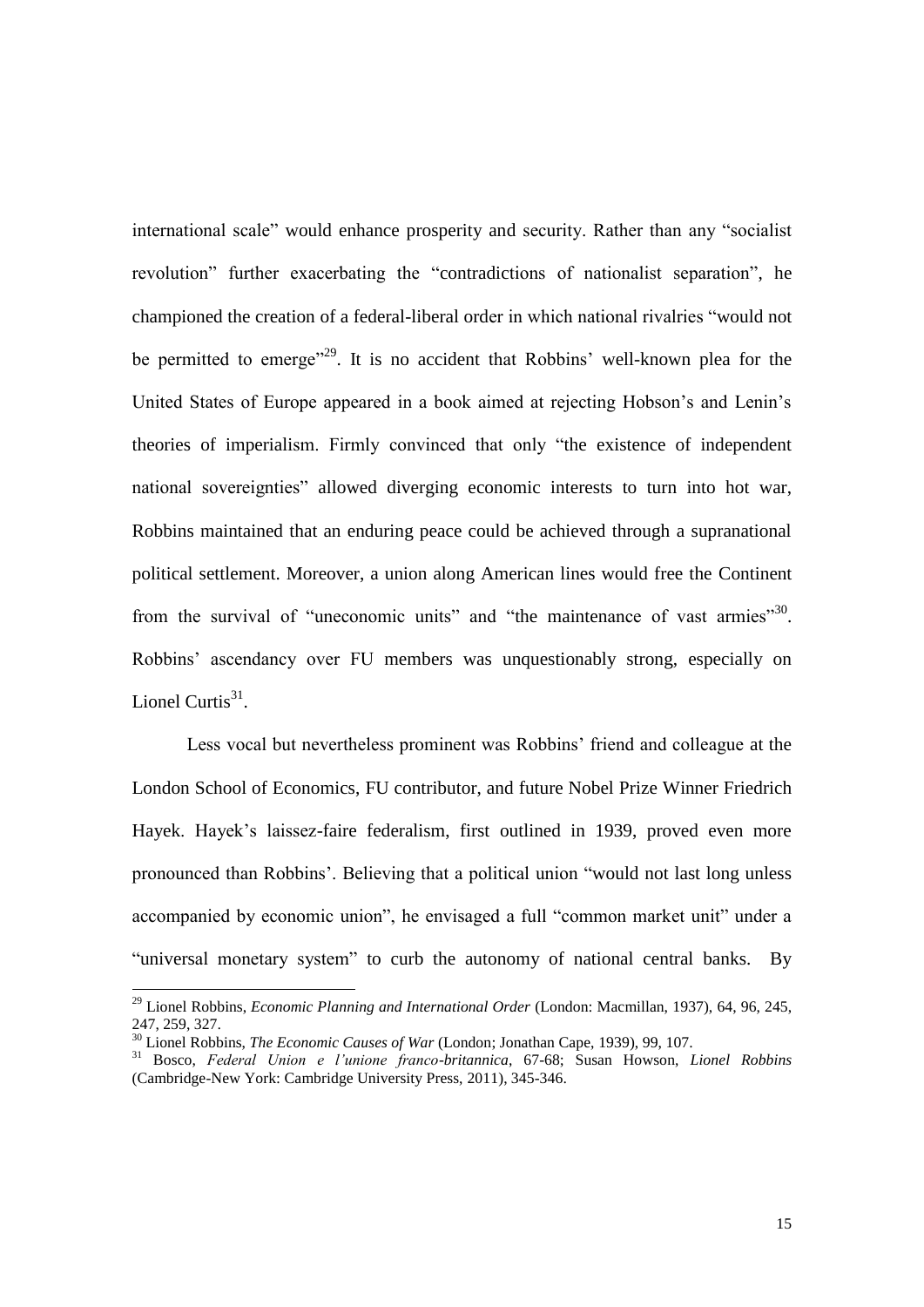preventing states from embarking upon "socialist planning" that union would result in "less government", as several tasks forbidden at domestic level would not be fulfilled at the federal one. In such a way "much of the interference with economic life to which we have become accustomed will be altogether impracticable". To Hayek's mind, the "abrogation of national sovereignties" would hence become "the necessary complement and the logical consummation of the liberal program" $^{32}$ .

#### **FURI debates: Federal Union, 1939-1940**

The suspect that economic neutrality would in fact transform the federation into a vehicle for unbridled capitalism surfaced soon. Historian Cedric Collyer was among the first to challenge Robbins' paradigm arguing that "the capital economy in the twentieth century is imperialist, that is to say, its existence and prosperity depends on the expansion of its investments, and trade with those areas over which it has political control, or which depend upon that economy for certain materials or manufactures." Besides, Collyer doubted that "the owners of wealth" would "give up that sovereignty which is their main highway, in the political sense, to the safeguarding and expansion of their economic position." Seeing class dominance and state sovereignty as inextricably

<sup>32</sup> Friedrich A. Hayek, "The Economic Conditions of Inter-State Federalism," *New Commonwealth Quarterly* 5, no. 2 (1939): 134, 135, 136, 142, 141, 146. See also Friedrich A. Hayek *Monetary Nationalism and International Stability* (Geneva: Graduate Institute of International Studies, 1937). On Hayek's international thought, see Jorg Spieker, "F. A. Hayek and the Reinvention of Liberal Internationalism," *The International History Review* 36, no. 5 (2014): 919-942.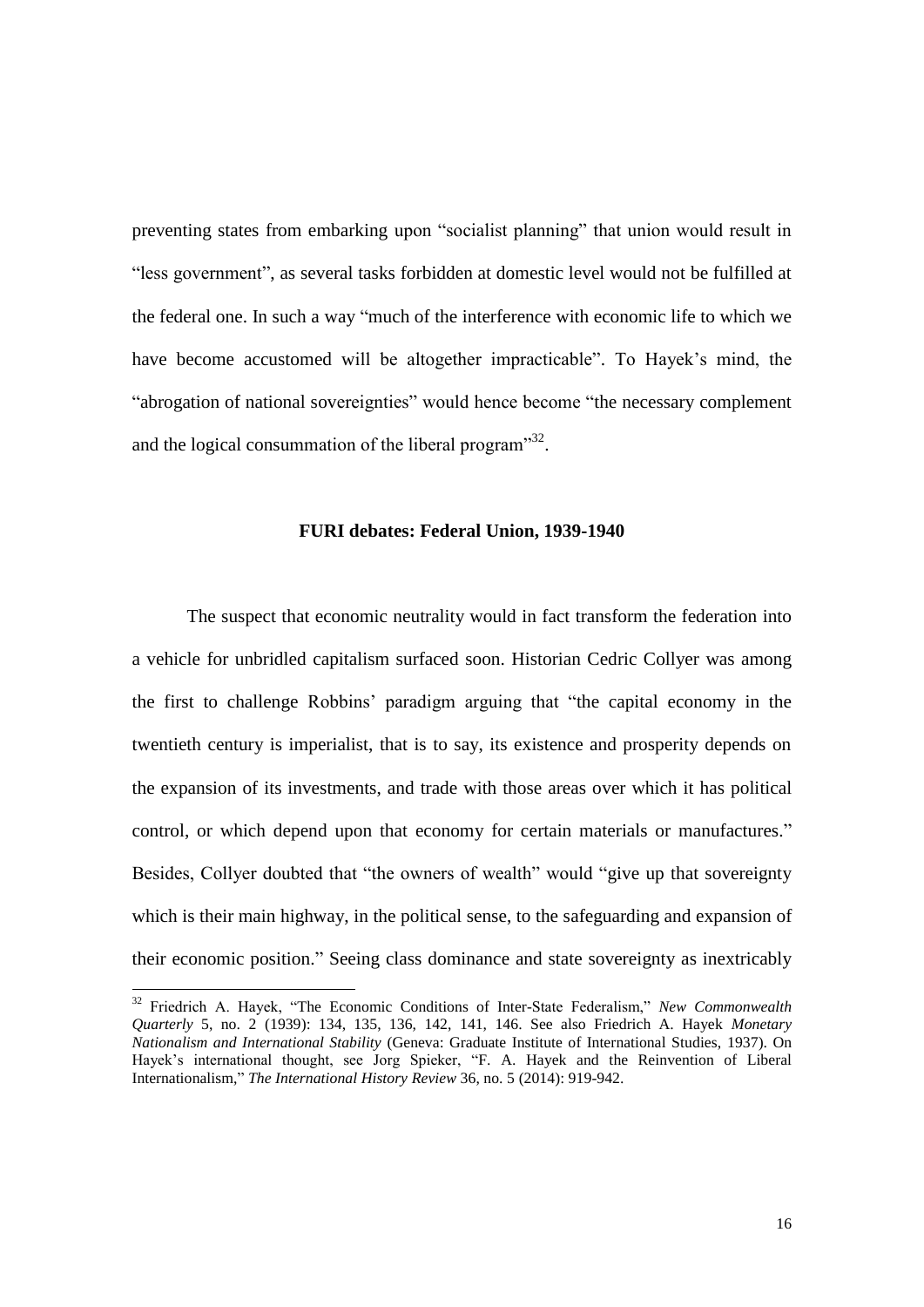interwoven, Collyer held that only a preliminary transition to socialism within nation states would make federation possible  $33$ . A few months later, literary critic John Middleton Murry complained that a "vast area of universal free trade" would generate "universal distress" and "could not fail to create a number of violent nationalistic movements" in the newly depressed areas. According to Murry, the abolition of trade barriers was likely to trigger a general increase in inequality between regional areas with different living standards<sup>34</sup>. Singing the same tune, philosopher and sci-fi writer Olaf Stapledon urged F.U. to beware of "capitalist plotters" and concluded that a "federation without a large measure of socialism would be the capitalists' paradise" rather than a truly democratic union<sup>35</sup>.

These voices, however, remained isolated until the economic implications of federalism were discussed in the Economists' Committee of the FU Research Institute (FURI), founded in October 1939. Although Robbins' writings formed the "basis for the economic scientific debate<sup>356</sup>, the Economists' Committee was the first forum where

<sup>33</sup> Cedric Collyer, "A Socialist Thinks This," *Federal Union* 10 (25 November 1939): 5, 6. Building on Collyer's article, local branches debated whether socialism should precede the establishment of a federation. Where votes were taken (in Birmingham, Brighton, Harrow, Peckham, and Southend-on-Sea) a heavy majority of unionists supported federation first. However, most of the opinions reported by *Federal Union News* were not anti-socialist and did not rule out a transition to socialism at federal level in the long run: see "January Group Debate: 'That Socialism Should Precede Federal Union'," *Federal Union News* 20 (3 February 1940): 2-3.

<sup>34</sup> John Middleton Murry, "Pre-Conditions of Federal Union," in *Federal Union: a Symposium*, 156, 160. <sup>35</sup> Olaf Stapledon, "Federalism and Socialism," in *Federal Union: A Symposium*, 121, 129, Stapledon's socialist federalism, exposed at length in *New Hope for Britain* (London: Methuen, 1939), owned much to MP Richard Acland, FU member and later founder of the New Common Wealth Party.

<sup>&</sup>lt;sup>36</sup> Fabio Masini, "Money, Business Cycle, Public Goods: British Economists and Peace in Europe, 1919-1941," in *Pour la Paix en Europe: Institutions et société civile dans l'entre-deux-guerres / For Peace in*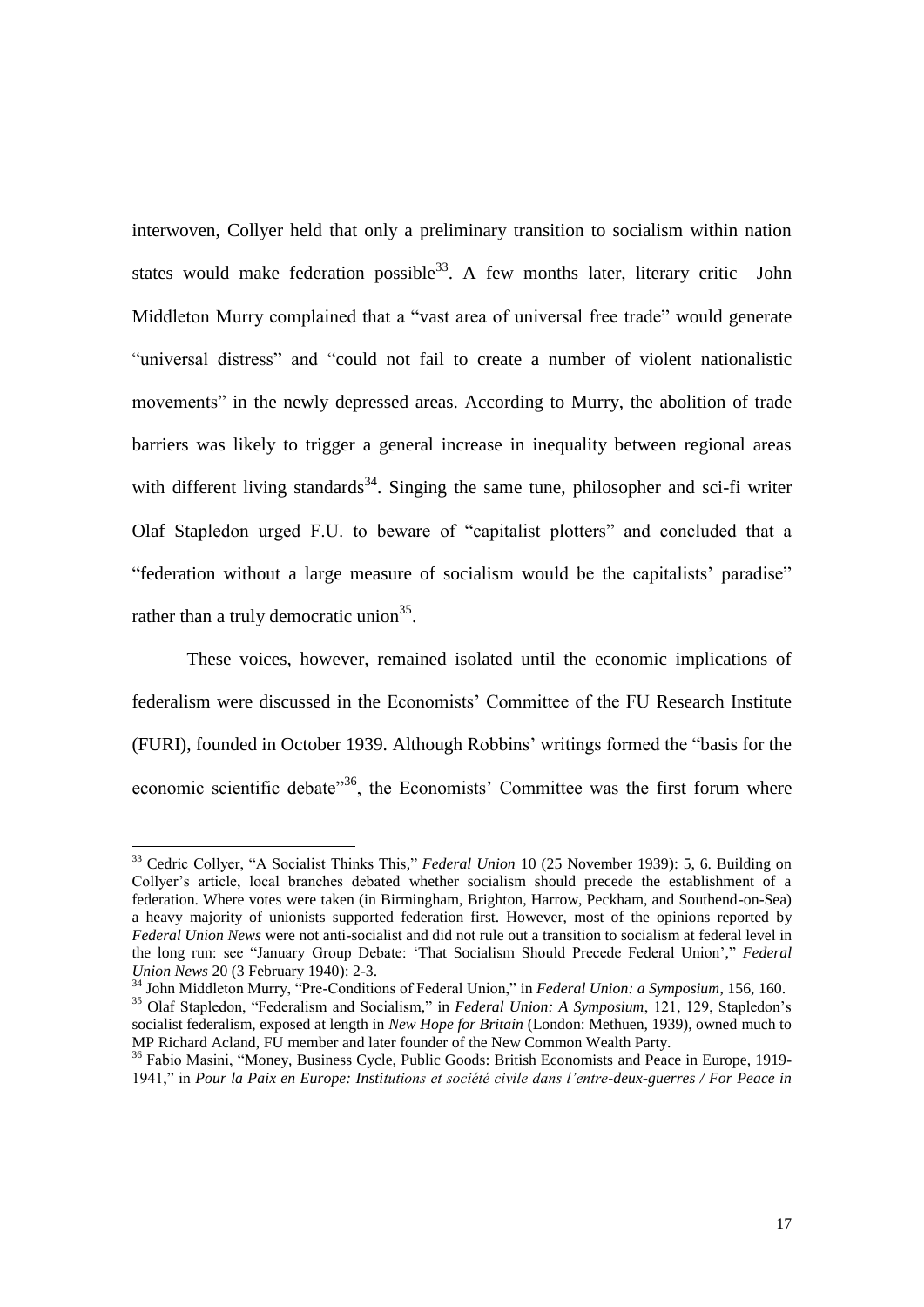economic neutrality underwent close scrutiny and several claims made by laissez-faire federalists were dropped.

At first, socialist scholars strongly objected to economic integration. Henry Douglas Dickinson, a Fabian whose *The Economics of Socialism* (1939) had been recently attacked by Hayek<sup>37</sup>, found old-fashioned liberal schemes of integration outmoded, "appropriate for the expanding, free-enterprise phase of capitalism" but not for the twentieth-century one. Imposing a single monetary authority, moreover, would imply either centralised planning on an all-union scale or the total lack of it. Convinced that "the terms of federation should permit each constituent State to regulate its internal economic life", he suggested integration in the political realm (e.g., defence, migration) coupled with "consultation and voluntary agreement" in the economic field $38$ . In a similar fashion later Prime Minister Harold Wilson dubbed Hayek's proposal "a denial

*Europe: Institutions and Civil Society between the World Wars*, ed. Marta Petricioli and Donatella Cherubini (Brussels: Peter Lang, 2007), 182. Along with Robbins, Hayek, and Beveridge, the other FURI economists were Evan F.M. Durbin, Henry D. Dickinson, J. Marcus Fleming, James E. Meade, and Barbara Wootton. *Federal Union News* hailed at the first meeting as "a real success, and it is of great significance that economists of such different schools of thought as, for instance, Prof. Robbins and Mrs. Wootton are able to agree" ["Economic Conference at Oxford," *Federal Union News* 6 (28 October 1939): 1]. On FURI, see Andrea Bosco "Introduction," in *Towards the United States of Europe: Studies on the Making of the European Constitution*, ed. Patrick Ransome (London-New York: Lothian Foundation Press, 1991), 13-46.

<sup>37</sup> See Friedrich A. Hayek, "Socialist Calculation: The Competitive Solution," *Economica* 7, no. 26 (1940): 125-149.

<sup>38</sup> Henry Douglas Dickinson, *Federal Union, Free Trade and Economic Planning*, 1939, 1, 5, 8, Federal Trust, LSE, B/2/1.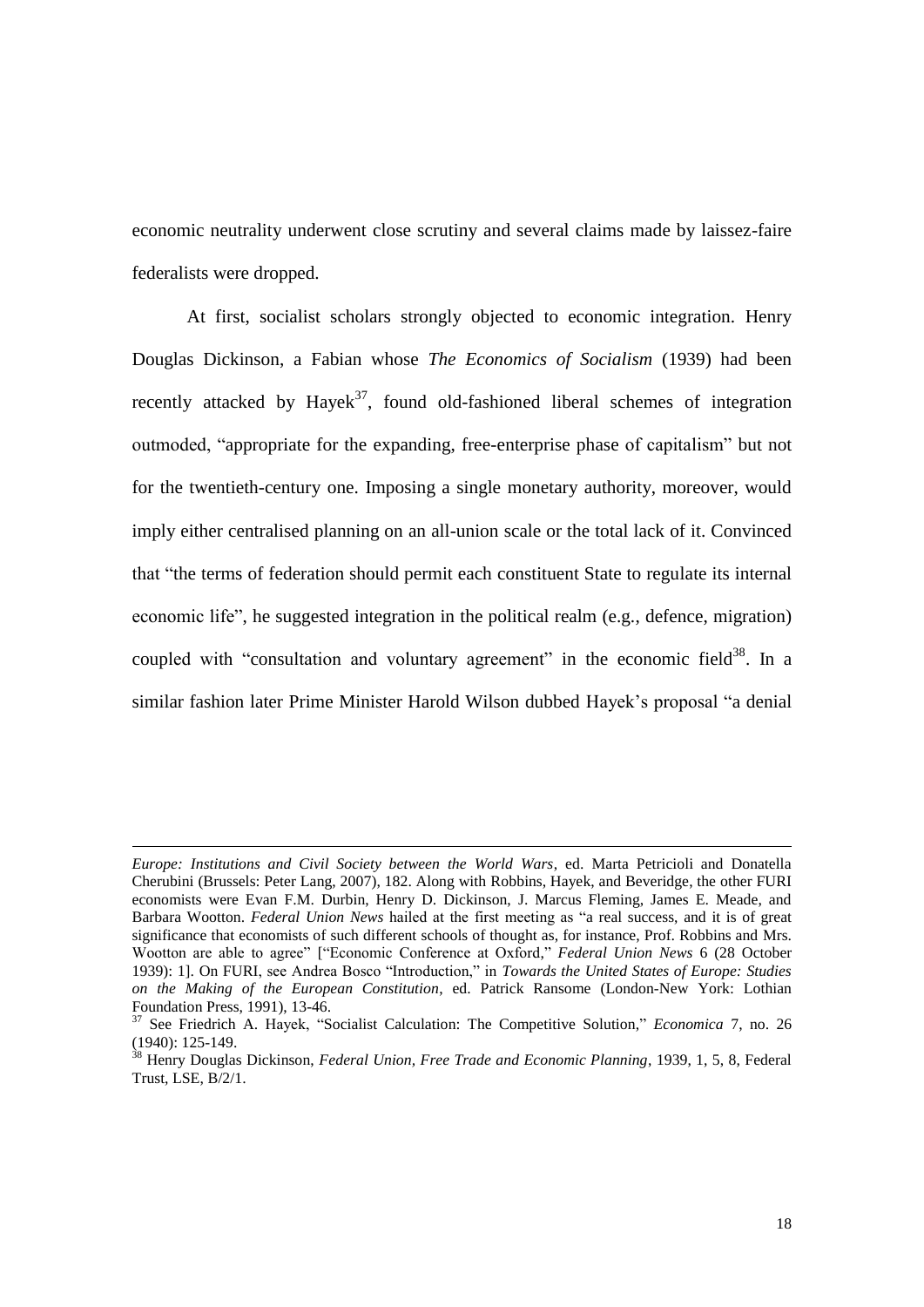of the right to practise collectivism" and recommended that "a federal union should begin as unambitiously as possible in the economic sphere."<sup>39</sup>

Dickinson, however, had second thoughts after reading a paper by the later Nobel Prize winner James Meade, aimed at sketching out a framework allowing "harmonious economic relations between 'liberal' and 'socialist' national economies." Meade was prone to acknowledge the benefits of free trade but, unlike Hayek, refused to impose a liberal straightjacket to all countries. Arguing that "a diversity of national economic policies is not without positive advantages", especially in an age of experimentation, he underscored that stronger central institutions would be able to compensate those imbalances caused by the abolition of barriers. Hence, for instance, a common monetary authority would be able to depreciate national currencies when required, preventing at once crises in the balance of payments and harmful competitive devaluations aimed at boosting exports by exchange rate manipulation<sup>40</sup>.

Meade's thesis did not become common wisdom among FU economists. On several issues left-wing members of FURI (particularly Dickinson and J. Marcus Fleming) proved uncompromising critics, denouncing the perils of mounting unemployment and capital flights if unrestricted free trade were permitted $41$ . For sure

<sup>39</sup> James Harold Wilson, *Economics Aspects of Federation*, 1940, 2, 4, Federal Trust, LSE, B/2/1.

<sup>40</sup> James Meade, *Economic Problems of International Government*, 1939, 3, 9, Federal Trust, LSE, B/2/1. Meade further elaborated his argument in *The Economic Basis of a Durable Peace* (London: G. Allen & Unwin, 1940), 37-73.

<sup>41</sup> See e.g. Henry Douglas Dickinson, *Memorandum on Labour Legislation by an International Authority*, 1940, 1-2, Federal Trust, LSE, B/2/1; James Marcus Fleming, *Memorandum on Unemployment and*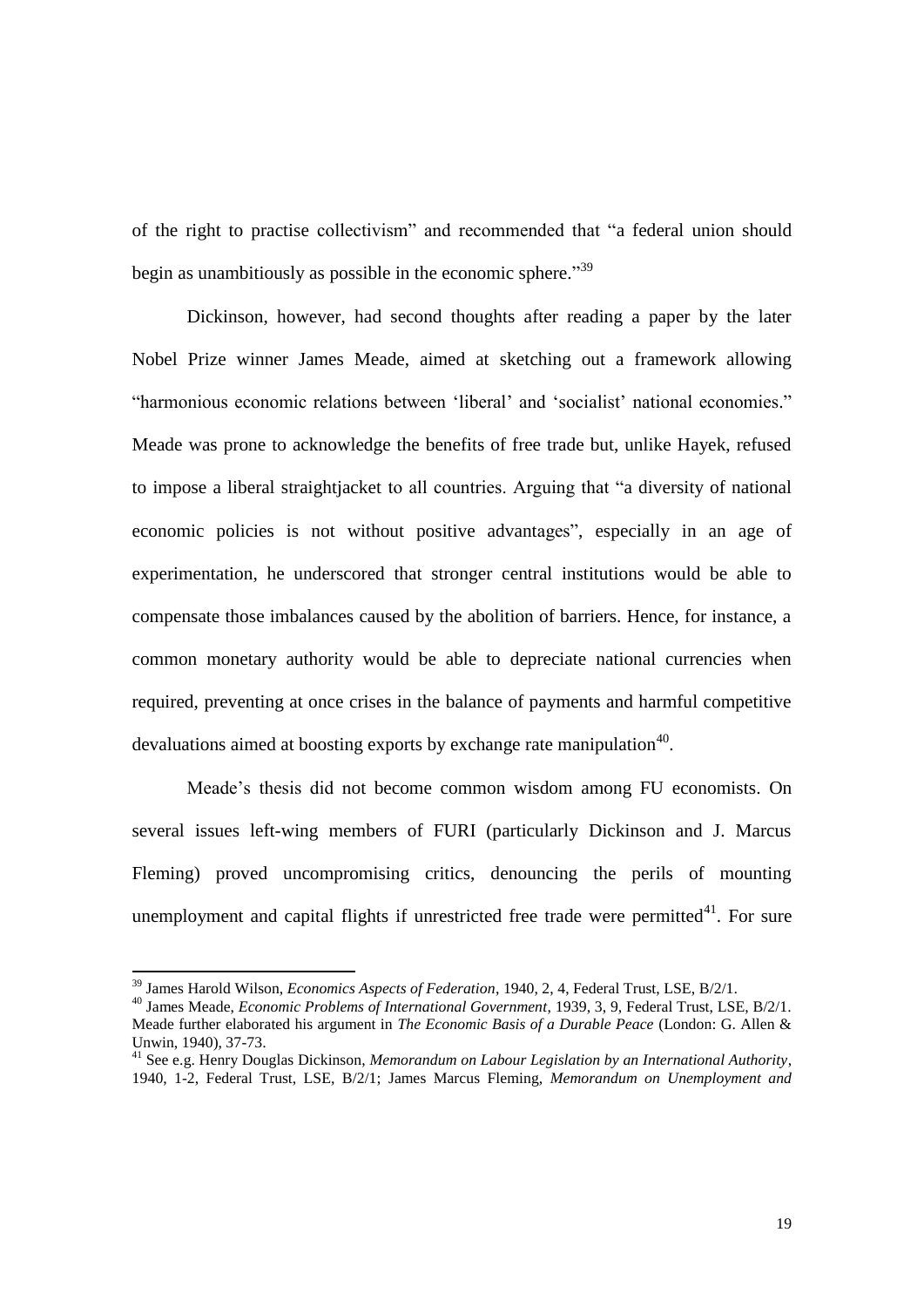they remained a minority in the Committee, which continued to recommend the creation of a single currency and restrictions to national planning until the closing of the Institute, in June  $1941^{42}$ . Still, Meade's remarks persuaded Lionel Robbins to soften his opposition to economic governance<sup>43</sup>. In 1940 the latter came to agree that "the power of the Federation must not be limited to a negative control of the anti-social activities on the part of State governments" for "positive powers" were "indispensable" to provide stability and welfare<sup>44</sup>. In fields like migration, trade, and money, the fundamental point was "*not that no regulation should be allowed, but that what regulation there is should be a federal and not a state function*". Even collectivist experiments involving a policy of restriction or discrimination could be tolerated, provided the federal authority authorized them<sup>45</sup>.

What is relevant here is the emergence of a theoretical middle ground where Robbins and Dickinson could rather comfortably fit in. Robbins distanced himself from

*Federation*, 1940, 1-3, Federal Trust, LSE, B/2/1; Henry Douglas Dickinson, *Comments on Mr. Fleming's Memorandum on Unemployment and Federation*, 1940, 1-2, Federal Trust, LSE, B/2/1.

<sup>&</sup>lt;sup>42</sup> FURI prevailing opinion is summarized in Barbara Wootton, "Economic Aspects of Federal Union", in *Federal Union Research Institute – First Annual Report 1939-1940*, 1-3; *Report of an Anglo-French Economists' Conference, Paris, April 13 and 14 1940*, 1-4, *Report of Meeting of the Economists' Committee, August 15, 1940*, 1-2; Patrick Ransome, "Introduction," in *Federal Union Research Institute – Second Annual Report 1940-1941*, 1-2, all in Federal Trust, LSE, B/2/1.

<sup>&</sup>lt;sup>43</sup> See Meade to Robbins, 31/3/1940, in Lionel Robbins Papers, LSE, 3/1/7.

<sup>44</sup> Lionel Robbins, *Interim Report on the Economic Aspects of the Federal Constitution*, 1940, 5, Federal Trust, LSE, B/2/1.

<sup>45</sup> Lionel Robbins, "Economic Aspects of Federation," in *Federal Union: A Symposium*, 172. Emphasis in the original. The essay was reprinted by Macmillan in 1941 and enjoyed wide circulation: see John Pinder, "Robbins: a Federal Framework for an International Economy: Introductory Note," in *Altiero Spinelli and the British Federalists: Writings by Beveridge, Robbins and Spinelli, 1937-1943*, ed. John Pinder (London: Federal Trust for Education, 1998), 45-47.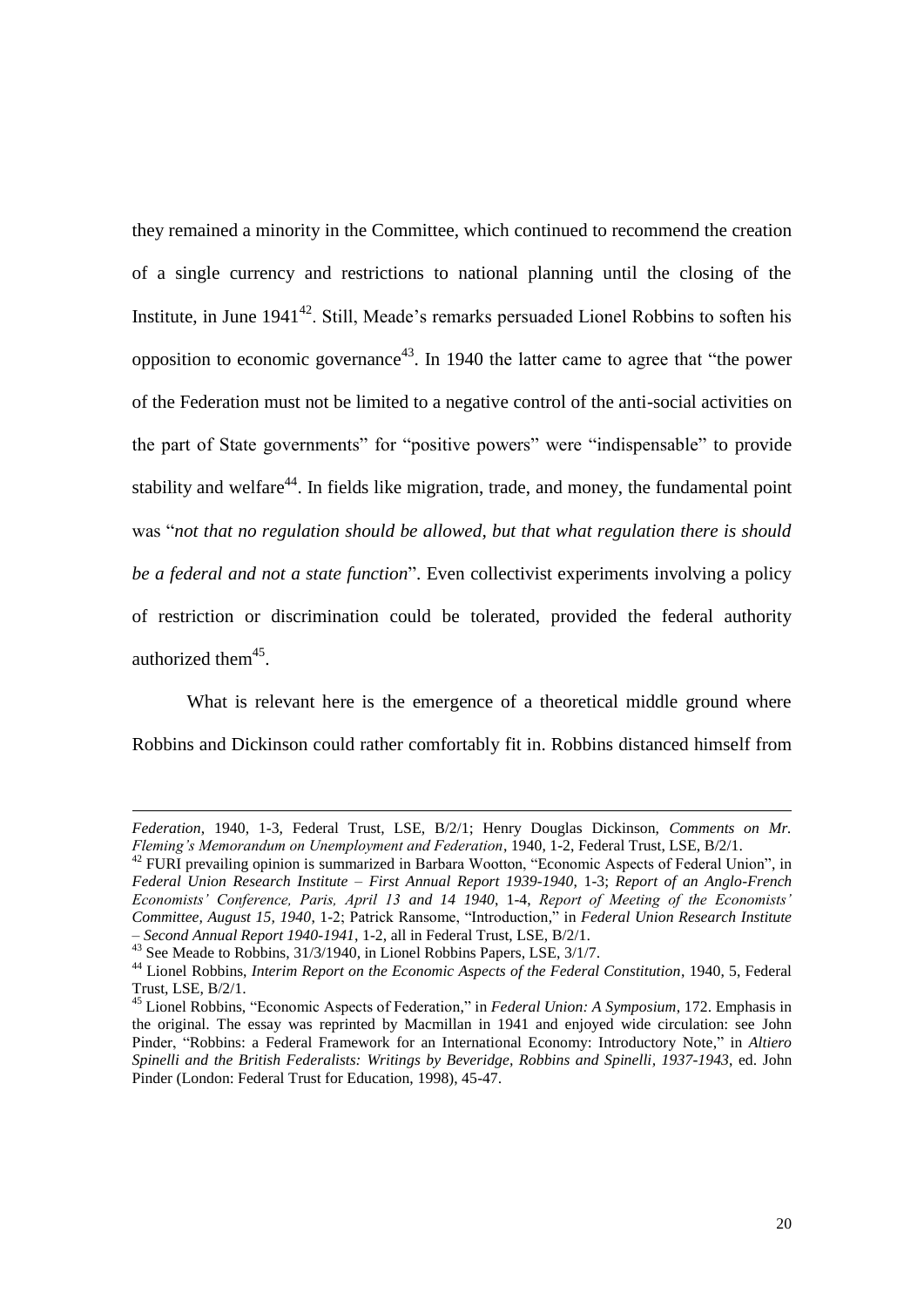Hayek, whose proposal banned government intervention both at state and at federal level. Dickinson, for his part, accepted a union having economic competences, putting a hold on economic policies harmful to other member States. Despite supporting different economic agendas, both Robbins and Dickinson agreed with Meade that a fully-fledged federation needed policy tools to run its economic life, and therefore had to move beyond economic neutrality<sup>46</sup>. This conclusion marked a crucial step away from laissezfaire federalism within FU. As a consequence, the increasingly isolated Hayek began investigating other issues, such as prospects of restoring classical liberalism in denazified Germany<sup>47</sup>. Yet even this compromise was to be short-lived. Meade and Robbins joined the War Cabinet Secretariat in summer  $1940^{48}$ , and FURI ceased its activities less than a year later. Both these events concurred in tilting the balance within the organization as elements striving for more radical solutions were now in the position to get a free hand.

<sup>46</sup> See Lionel Robbins "Book of the Day: Economics and Peace," *The Spectator*, 21 March 1940, reviewing Meade's *The Economic Basis of a Durable Peace*; and his articles on "Federal Union Examined," in *The Spectator*, 29 March 1940, and *The Spectator*, 11 April 1940. Robbins insisted that his position was a "bridge" between liberals and collectivists within F.U. [see Channing-Pearce to Robbins, 7/3/1940 and 11/3/1940, Lionel Robbins Papers, LSE, 3/1/7]. Having read Meade's memorandum, Dickinson acknowledged that his views had changed "considerably" for Meade's measures "would overcome many of the difficulties [...] and enable a form of Federal Government to be reconciled with extensive State powers of economic planning and social controls." [Henry Douglas Dickinson, Addendum to *Federal Union, Free Trade and Economic Planning*, 1]

 $47$  See "Federal Union Research Institute – Conference on the Re-Education of the German People, University College, Oxford, April 26 & 27, 1941," in *Federal Union Research Institute – Second Annual Report 1940-1941*, 1-2, Federal Trust, LSE, B/2/1.

<sup>48</sup> See Susan Howson and Donald Moggridge, "Introduction," in *The Wartime Diaries of Lionel Robbins and James Meade, 1943-45*, ed. Susan Howson and Donald Moggridge (Basingstoke: Palgrave Macmillan, 1990), 1.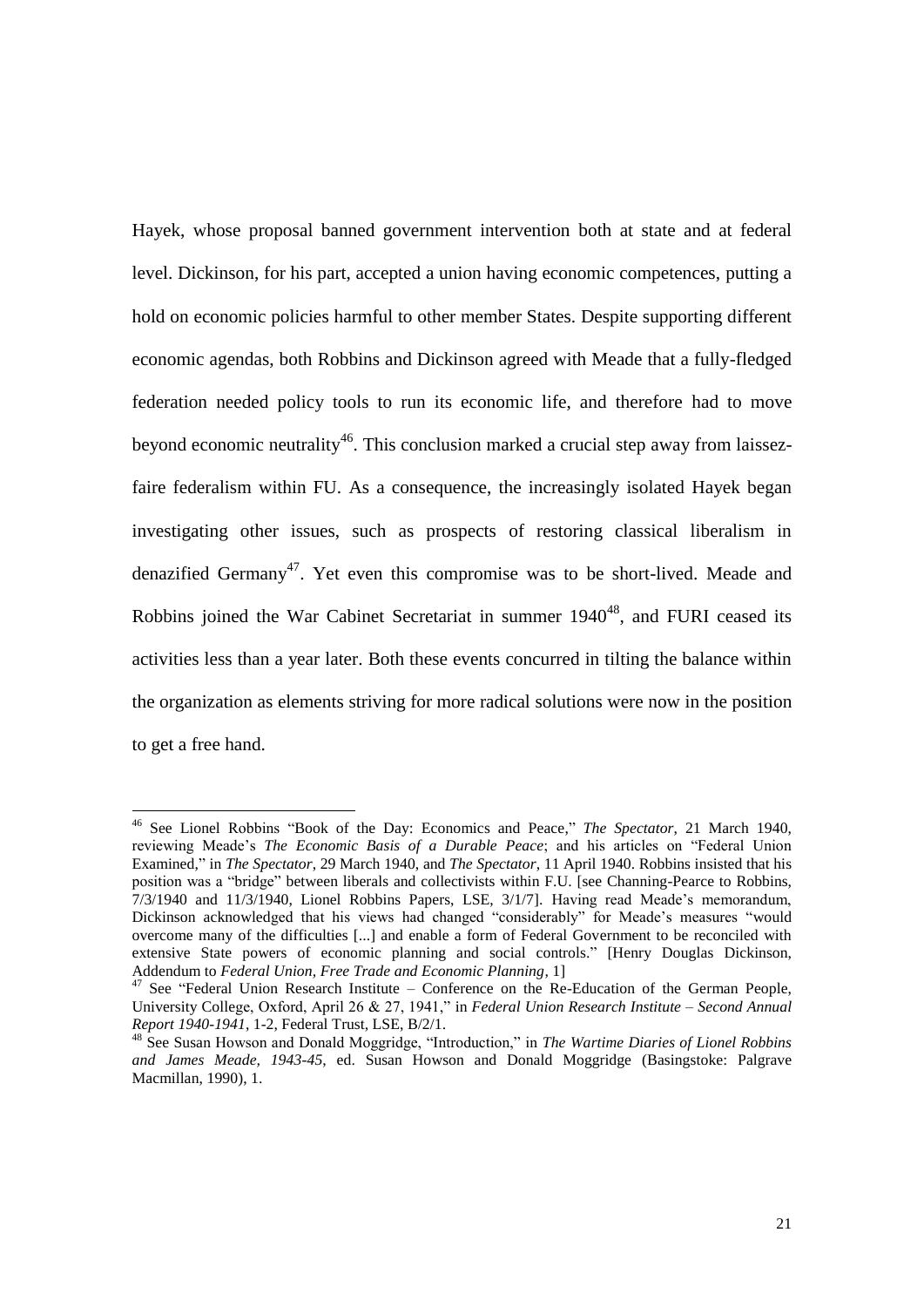#### **The collectivist offensive: Federal Union, 1940-1941**

Socialists' efforts to move towards supranational economic planning need to be seen in the context of the "lure of the plan" permeating British Progressive culture in the mid-1930s and early 1940s, at the high tide of Soviet economic success<sup>49</sup>. The idea of a planned order, wherein the commanding heights of society would no longer be in private hands, crept into federal thought through the notion of 'economic security'. As early as in 1939, Henry Noel Brailsford, an early supporter of FU and leading contributor of *The New Statesman & Nation*, mentioned it among the fundamental aims of the federation. At the apex of the federal free trade area, Brailsford envisaged a "council devoted to planning" whose tasks encompassed aid to agriculture, development of backward regions, and negotiating authority to coordinate economic policies<sup>50</sup>. Brailsford's views were in the minority. It took an energetic campaign waged mainly by Barbara Wootton to push F.U. away from laissez-faire and fully embrace that interventionist outlook.

<sup>49</sup> See Paul Flewers, "The Lure of the Plan: The Impact of the Five-Year Plans in Britain," *Critique Journal of Socialist Theory* 36, no. 3 (2008): 343-361; Bill Jones, *The Russia Complex: The British Labour Party and the Soviet Union* (Manchester: Manchester University Press, 1977), 11-32. On the term 'progressive', see P. F. Clarke, "The Progressive Movement in England," *Transactions of the Royal Historical Society* 24 (1974): 159-181; David Blaazer, *The Popular Front and the Progressive Tradition: Socialists, Liberals, and the Quest for Unity, 1884-1939* (Cambridge-New York: Cambridge University Press, 1992), 12-20.

<sup>50</sup> Henry Noel Brailsford, *The Federal Idea* (London: Federal Union, 1939), 7, 13.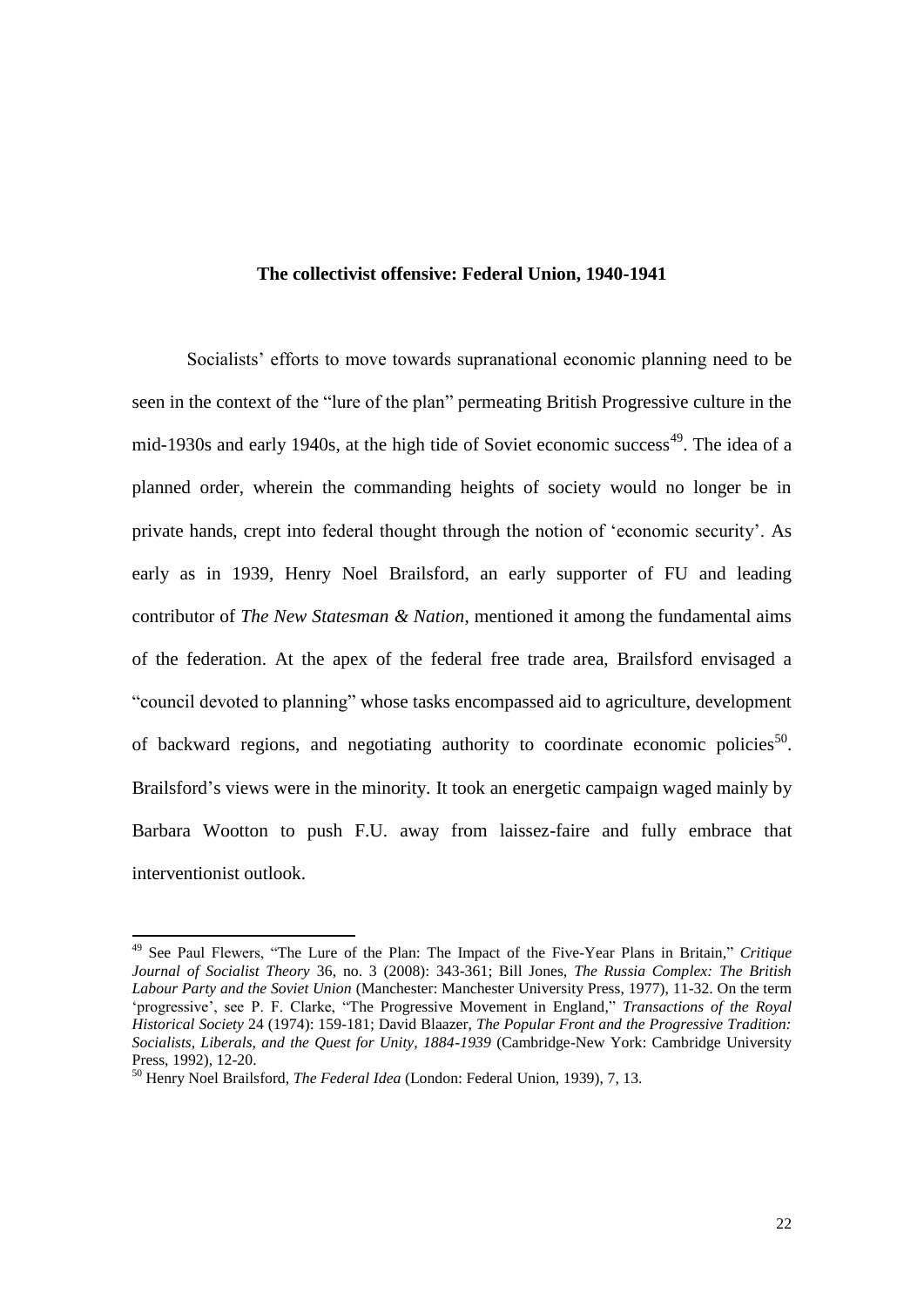Wootton – a young economist of Fabian tenets expressing serious reservation**s** about Streit's federal scheme – held nuanced, evolving views about the federal government's economic tasks<sup>51</sup>. In May 1940, debating with Marxist Edgar Hardcastle, she stuck to an instrumental view, stating that "the socialist has to support Federal Union simply as a piece of machinery." A union of states would serve as a "breathing space", so social reforms accomplished at national level would no longer be endangered by armed conflicts<sup>52</sup>. A self-proclaimed "unrepentant planner", Wootton agreed with Robbins at least on one key issue: national sovereignty was the reason why economic tensions could turn into hot wars<sup>53</sup>. "A stable international order is an absolutely essential precondition of any socialist progress" she wrote reviewing D. N. Pritt's *Federal Illusion?*. "Federation is not itself socialism, any more than taking the train is the same thing as attending a social meeting. But people from a distance will never get to the meeting if they refuse to take the train: still less if they boycott all means of transport on the ground that these may be used to convey people to anti-socialist gatherings." 54

<sup>51</sup> On Wootton, see Alberto Castelli, *Una pace da costruire*, 120-134; Ann Oakley, *A Critical Woman: Barbara Wootton, Social Science and Public Policy in the Twentieth Century* (London: Bloomsbury Academic, 2011), 141-164. For her views on Streit, see Barbara Wootton, "Economic Problems of Federal Union," *The New Commonwealth Quarterly* 5, no. 2 (1939): 150-156.

<sup>52</sup> VV. AA., *Should Socialists Support Federal Union? Report of a Debate between Federal Union (Mrs. Barbara Wootton) and Socialist Party of Great Britain (M. E. Hardy)* (London: Socialist Party of Great Britain, 1940), 11, 39.

<sup>53</sup> Wootton to Robbins, 28/12/1939, Lionel Robbins Papers, LSE, 3/1/1.

<sup>54</sup> Barbara Wootton, "Socialism and Federal Union," *Federal Union News* 35 (25 May 1940): 5.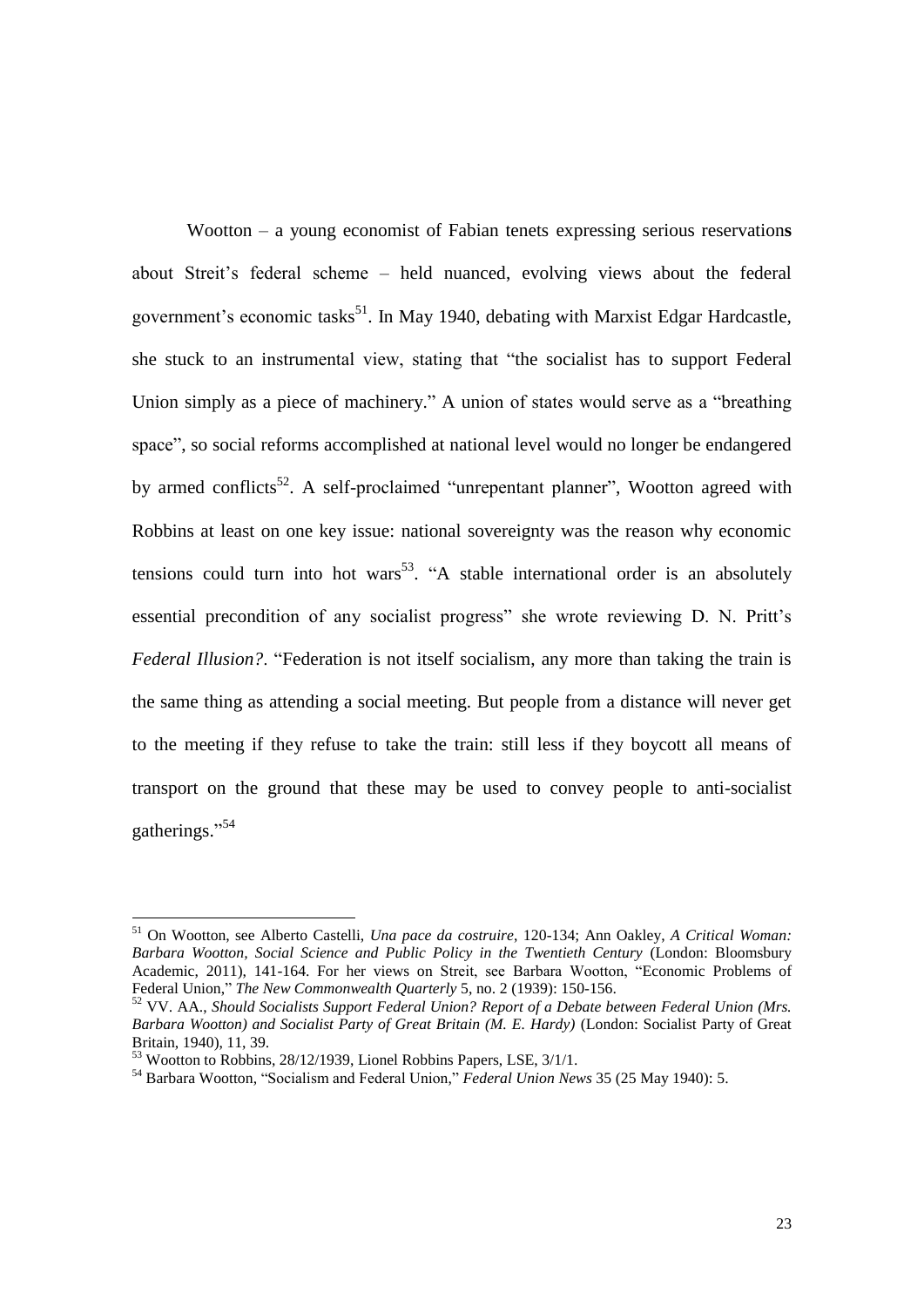By mid 1940, however, Wootton was articulating a more sophisticated approach. A fervent internationalist, she maintained that socialism was to serve the interest of mankind, not of particular nations or peoples<sup>55</sup>. Moreover, she now claimed that a federal union, while still being a free-trade area, could be equipped with policy tools to temper the excesses of large-scale competition<sup>56</sup>. This was the rationale behind 'Federation Plus', a blueprint she set against 'Federation Pure and Simple', the one economically neutral. In Wootton's words: "if Federation can give us peace, it can also give us good food and decent homes and something to keep the family going."<sup>57</sup> 'Federation Plus' meant "to lay down standards" and entailed "the provision of a minimum basic income irrespective of everything else" in order to abolish absolute poverty<sup>58</sup>.

This insight alarmed Hayek, who came out publicly against it on *Federal Union News*, the movement's bulletin: "When Mrs. Wootton proposes to charge the *Federal Government* with the duty to provide the Federal Citizens 'with good food and decent

<sup>55</sup> Barbara Wootton, "The Lost Internationalism," *Federal Union News* 23 (February-March 1940): 4. Barbara Wootton, *Socialism and Federation* (London: Macmillan, 1941), 28-32.

<sup>&</sup>lt;sup>56</sup> Wootton probably drew this insight from the FURI debates and other left-wing federalists such as R.G.W. Mackay: see e.g. R.G.W. Mackay, *Federal Europe, Being the Case for European Federation Together with a Constitution of a United States of Europe* (London: M. Joseph, 1940), esp. 58, 129, 194- 198. In summer 1940 Mackay was asked to write an economic draft for the FU Executive Committee: see *Minutes of Meeting of Executive Committee Held on August 29th*, 1-2, Frances Josephy Papers, LSE, 1/2. <sup>57</sup> Barbara Wootton, "Plus Plan for Plenty," *Federal Union News* 41 (6 July 1940): 1.

<sup>58</sup> Barbara Wootton "Oxford Conference Lecture: Mrs. Barbara Wootton, "Standards for a Federal Government,"' *Federal Union News* 50 (7 September 1940): 3. Wootton borrowed the terminology from another F.U. activist, Freda Gurling, whose concept of 'federation plus' was not immediately related to economics: see Freda Gurling, "Federation: Superstructure or 'Super' Structure?" *Federal Union News* 34 (18 May 1940): 2-6.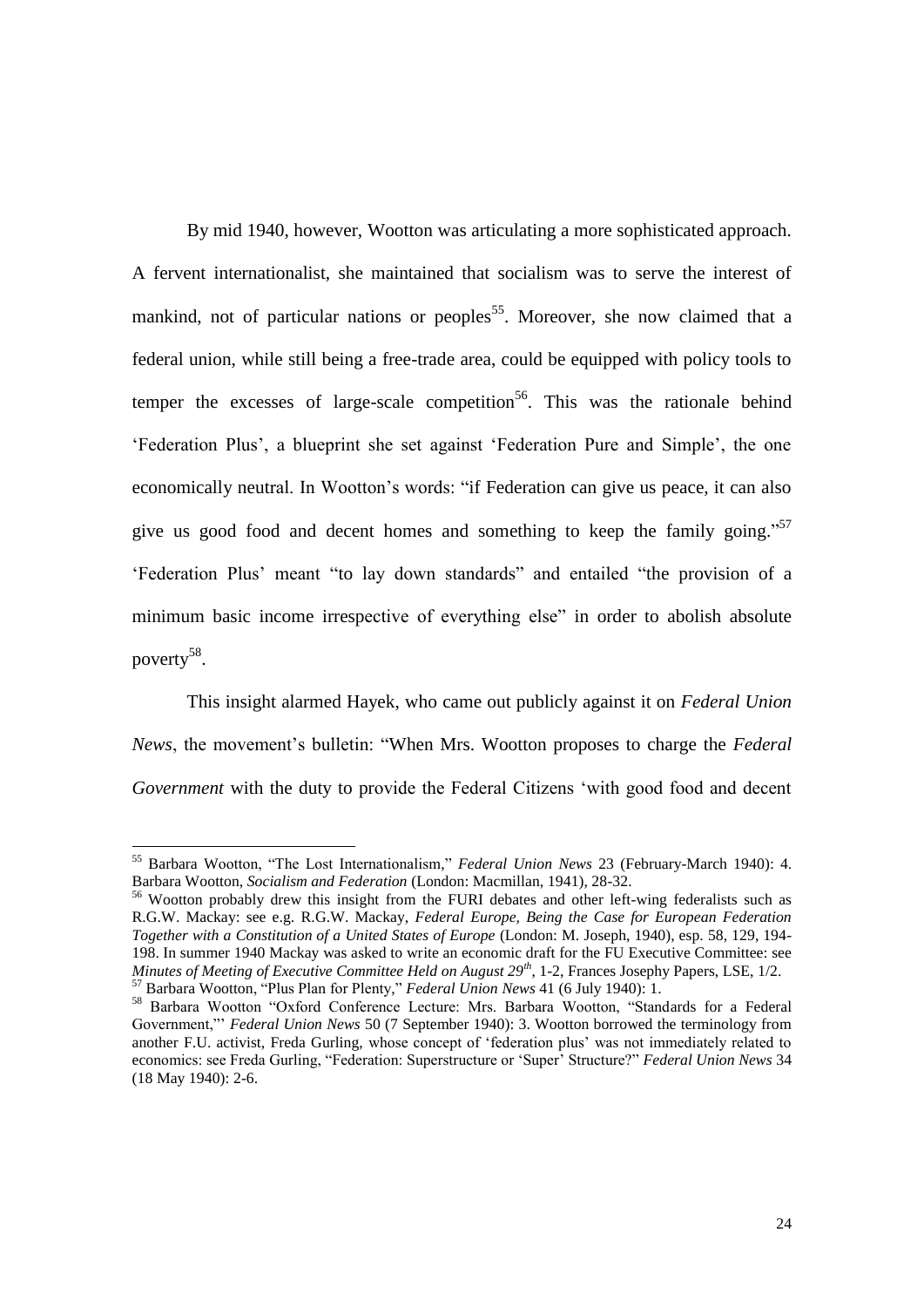homes', one cannot but become apprehensive of what the future of such a Federation would be. It is not the economic but the political problems that worry me." Hayek warned that these provisions required "extensive central (i.e. Federal) planning of most productive activities", forcing citizens to give the federation "the power to regulate their economic life, to decide what they should produce and consume." That would be a potentially catastrophic development, for imposing "too big a task upon the Federation" would lead either to its breakdown or to the establishment of "an international tyranny. And Heaven protect us from a totalitarian federation."<sup>59</sup> Hayek's opposition to 'Federation Plus', therefore, flowed from serious concerns about economic planning: his letter contains, in a nutshell, the basic argument of *The Road to Serfdom*, which appeared four years later<sup>60</sup>. Little wonder that Wootton felt obliged to reply to Hayek's successful pamphlet by writing *Freedom under Planning*, published in 1945. The Hayek-Wootton controversy began as a dispute about federal powers but soon highlighted deeper disagreements about the prerequisites of a free society<sup>61</sup>.

<sup>59</sup> Friedrich A. Hayek "Prof. Von Hayek Replies to Mrs. Wootton," *Federal Union News* 42 (13 July 1940): 3.

<sup>&</sup>lt;sup>60</sup> In the book Hayek also bashed the "numerous ill-considered and often extremely silly claims on behalf of federal organisations" on economic matters, clearly hinting at FU: Friedrich A. Hayek, *The Road to Serfdom* (London-New York: Routledge, 1944), 239.

<sup>&</sup>lt;sup>61</sup> As Or Rosenboim summed up, «while for Hayek political devolution was meant to weaken and disintegrate the national state without transferring its powers to the federal authority, for Wootton it was a means of involving the individuals in the system of planning directed by the federal state» [Or Rosenboim "Barbara Wootton, Friedrich Hayek and the Debate on Democratic Federalism in the 1940s," *The Review of International History* 36, no. 5 (2014): 913]. Despite shedding some light on Wootton's engagement with F.U., Rosenboim's article is mostly concerned about her stature as international political theorist.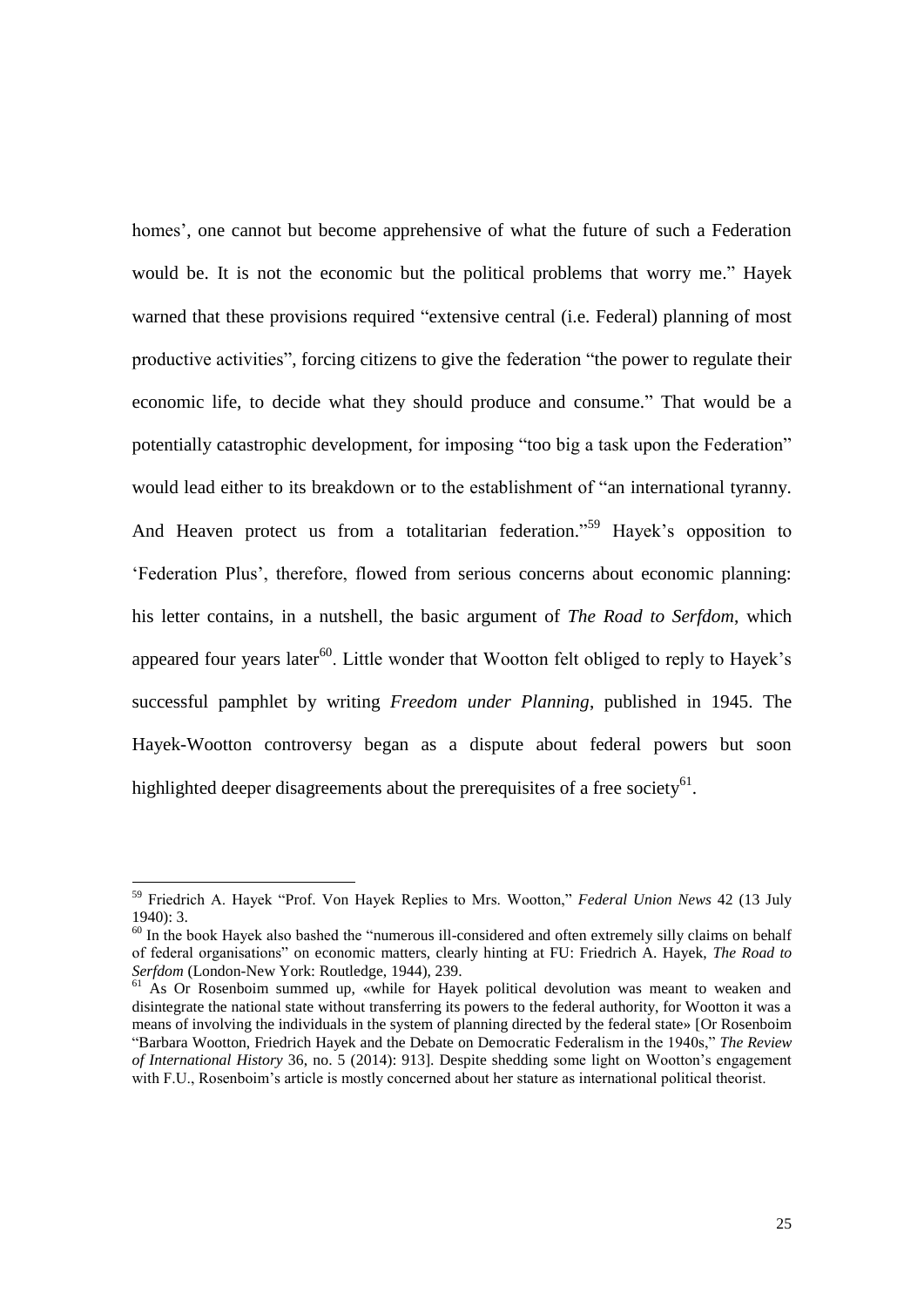For her part, Wootton was keen to stress the pragmatic, rather than socialist, character of her scheme<sup>62</sup>. In a series of articles published in 1941 she thoroughly examined the issues of compulsory minimum economic standards, fair taxation, and increased educational opportunities within a federal order<sup>63</sup>. In the meantime, she took advantage of her role as Chairman of the FU Executive Committee to advance her agenda<sup>64</sup>. At the Annual Delegates' conference, in January 1941, Wootton proposed to officially commit FU to 'Federation Plus'. Her most vociferous opponent, C. E. M. Joad, objected that the new aims would split the movement. The debate dragged on for three hours and half, until a resolution deferring the issue to the Board of Directors narrowly passed. The document, clearly based on compromise, referred to "social and economic security" and "equality of opportunity" as new FU aims<sup>65</sup>. This was not a Pyrrhic victory for Wootton, for she could count on many allies among Directors, all sympathetic with her stance: the Australian socialist solicitor Ronald Mackay, the later Labour MP Konni Zilliacus and Frances Josephy, a left-wing liberal internationalist, former president of the League of Young Liberals, Radicals, and Democrats. In May, the Board produced a statement entirely consistent with 'Federation Plus'. Having

 $62$  The invitation to "think in terms of concrete things", avoiding "ism-words which are quite as useless", appeared often in her writings: see Barbara Wootton, *End Social Inequality: A Programme for Ordinary People* (London: Kegan Paul, Trench, Trubner, 1941), 60; Barbara Wootton, "A Plague on All Your Isms," *The Political Quarterly* 13 (1) (January 1942): 44.

<sup>63</sup> See Barbara Wootton "Plan for Plenty," *Federal Union News* 60 (1 March 1941): 1-4; Barbara Wootton "Plan for Plenty (2)," *Federal Union News* 61 (15 March 1941): 1-2; Barbara Wootton "Plan for Plenty (3)," *Federal Union News* 63 (26 April 1941): 2.

<sup>64</sup> See Barbara Wootton *The Policy of Federal Union*, 21 November 1940, Federal Trust, LSE, B/4/2; "Policy: Executive Options," *Federal Union News* 55 (21 December 1940): 2-3.

<sup>65</sup> "Annual Delegates' Conference," *Federal Union News* 57 (18 January 1941): 2-4.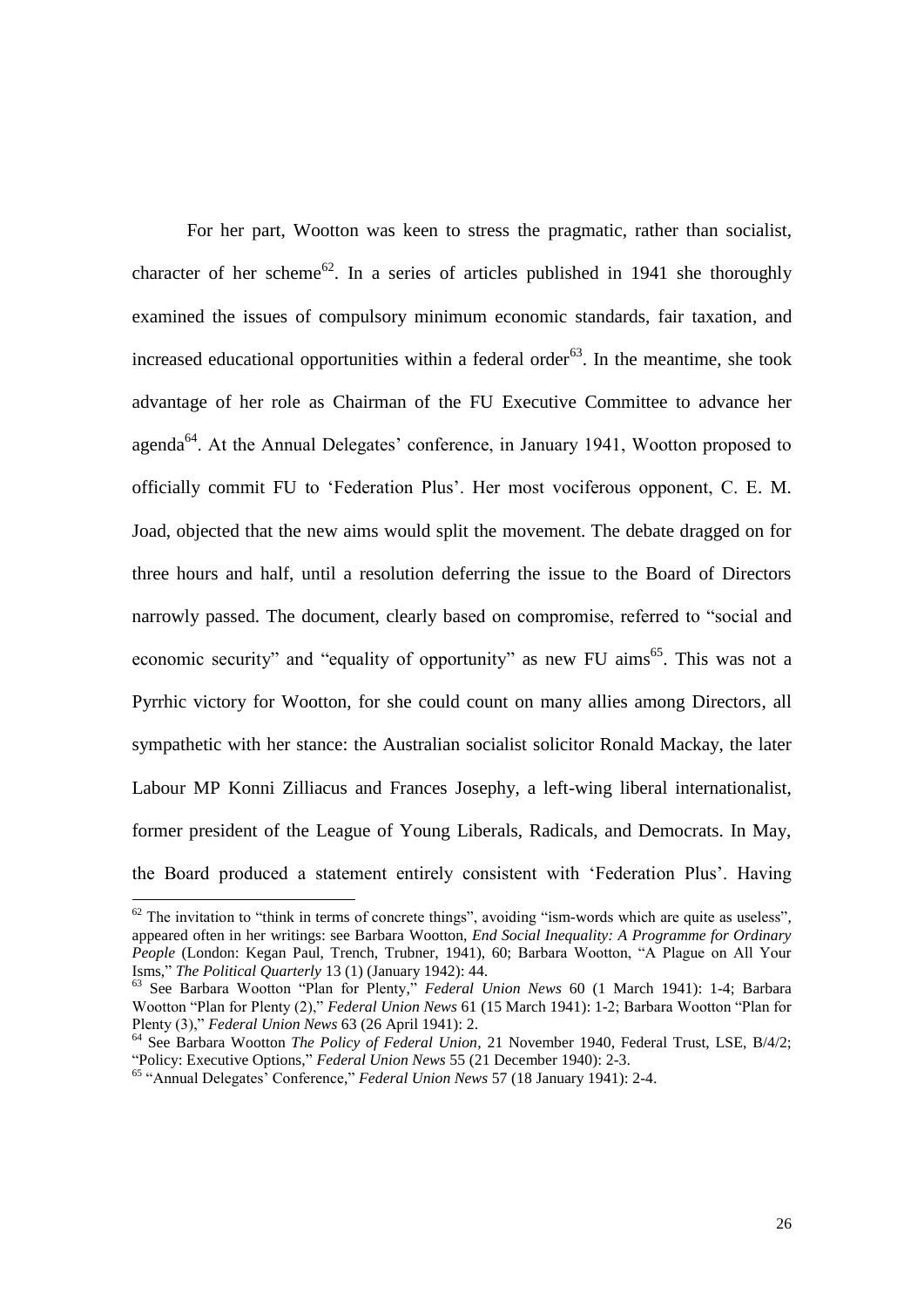affirmed that "economic needs will continue to loom large" in the post-war order since "extreme social inequality" and "the concentration of economic power in the hands of the few" were likely to undermine democracy, FU now claimed that

> the first change on the resources and work of the community must be the provision for feeding, clothing, housing, education, and medical care of every citizen, and that it is furthermore the responsibility of the community to see that no citizen is denied the opportunity to find work with adequate pay, and under reasonable working conditions. While the execution of these duties will fall mainly on national authorities and will be discharged in very different ways in different countries, according to their social and economic practice, the obligation to lay down standards and to assist, where necessary, in seeing that they are maintained, must be federal, and must be laid down in unequivocal  $terms<sup>66</sup>$ .

This bold statement was far beyond the middle ground Robbins had agreed with, and marked a stark departure from any neutral or free-market framework $67$ . Once a final attempt to restore 'Federation Pure and Simple' made by Harold S. Bidmead was

<sup>66</sup> "Our New Policy," *Federal Union News* 64 (10 May 1941): 5. According to Ransome this section, almost entirely drafted by Wotton, proved "highly contentious" among FURI economists: see Ransom to Beveridge, 24/5/1941, William Beveridge Papers, LSE, 7/63.

 $67$  In August 1941, Robbins – no longer a member – criticized the new FU economic platform for federation was originally supposed to "accommodate different types of social and economic structure", not "only one": see Robbins to Mackay, 15/8/1941, Lionel Robbins Papers, LSE, 3/1/5.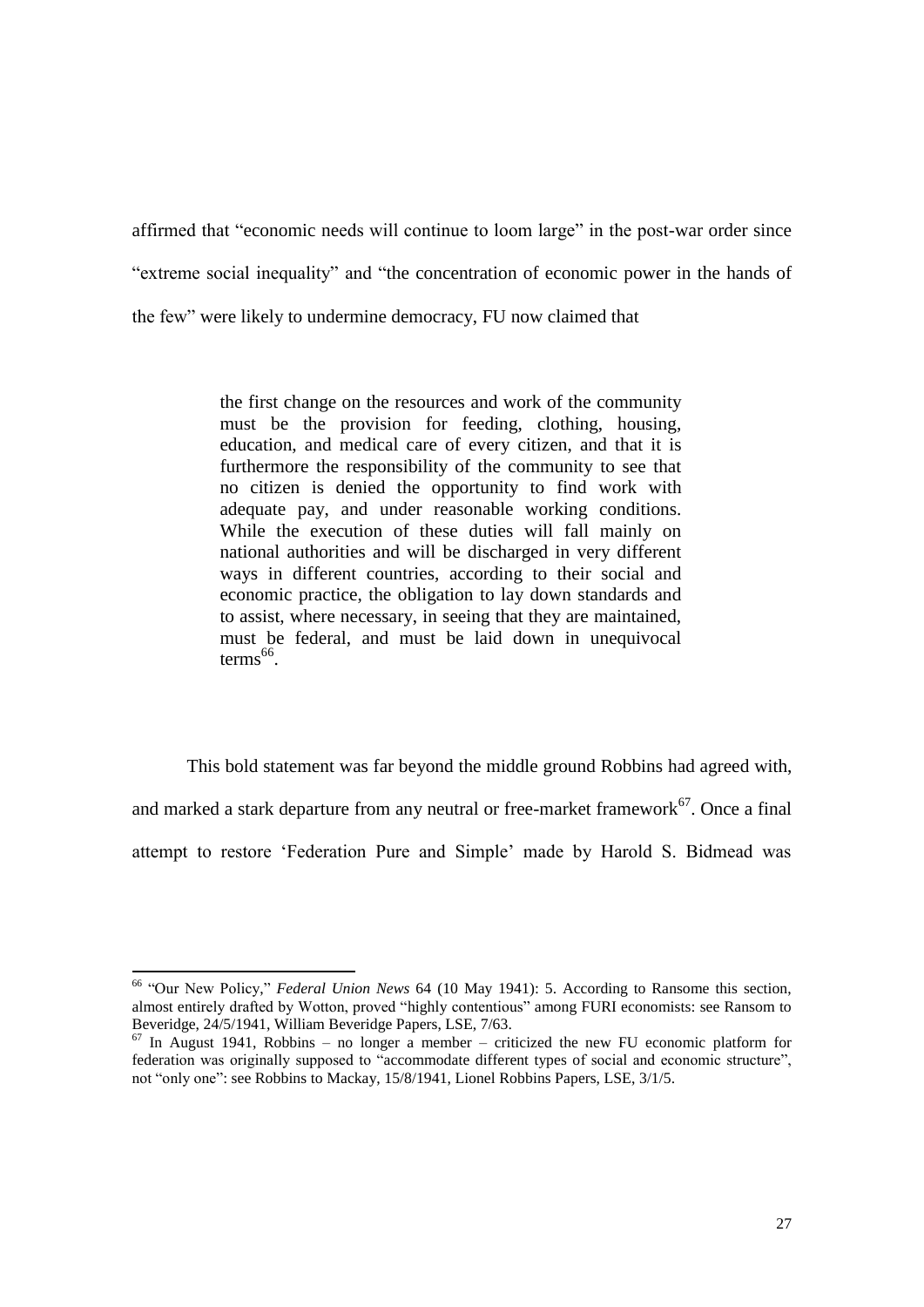defeated by the National Council in July 1941, supranational economic planning remained an undisputed FU objective until the end of the war<sup>68</sup>.

#### **Supranational planning and its discontents: Federal Union, 1940-1945**

Frances Josephy, appointed Chairman of Directors in August 1941, showed no inclination to reverse the course. In *Peace Aim-War Weapon*, which she drafted together with Kimber, Zilliacus and Joad in March 1942, "common economic planning, including the allocation of raw materials and the location of industry", was put among the federal tasks alongside "central control of interstate trade", "a monetary union", "an international bank and investment board" and "central control of inter-State transport and communications."<sup>69</sup> The new FU policy, stated in July 1942, foresaw federal "substantial powers" over "social welfare."<sup>70</sup> Echoing FDR's catchwords, "freedom from want" was to be the cornerstone of the future peace<sup>71</sup>. In mid-1943 the Federal Powers Committee – composed of the same authors of *Peace Aim-War Weapon* – delivered a detailed blueprint for a future Federal Government. In addition to a minimum wage and minimum standards of nutrition, housing and health, the

<sup>&</sup>lt;sup>68</sup> Bidmead to Mackay, 14/5/1941, Frances Josephy Papers, LSE, 1/5. On Bidmead's federalism, see Harold J. Bidmead, *Tilting at Windbags: Autobiography of a World Federalist* (Devon: Edward Gaskell, 2005).

<sup>69</sup> "Peace Aim-War Weapon," *Federal Union News* 28 (28 March 1942): 3.

<sup>70</sup> Anonymous, *Federal Union Official Policy* (London: Federal Union 1942), 3.

<sup>71</sup> "The People's Poll for a People's Peace," *Federal Union News* 95 (January 1943): 1; Anonymous, *Federation: Target for Today!* (London, Federal Union, 1944), 6-7.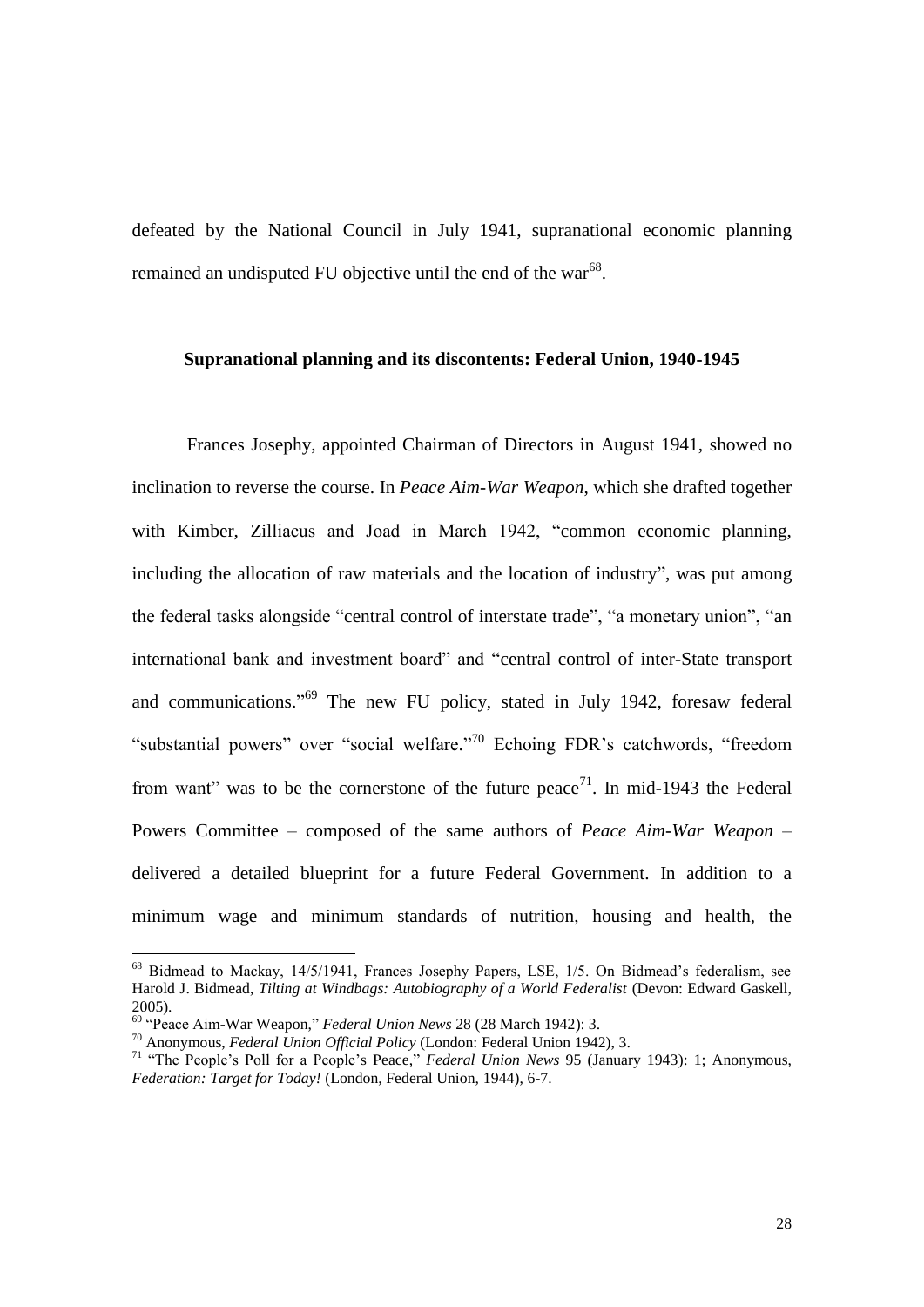forthcoming Union would actively promote the equalization of living conditions through the Ministries of Trade, Planning and Communications<sup>72</sup>. In 1944-45, economics faded into background as debates about the United Nations, the future of Germany, and relationships with exiles and members of the Resistance movements took precedence. The interventionist trend outlined above, however, was still in place. It is revealing that John S. Hoyland's *Federate or Perish*, arguing that "convinced Socialists should look upon the building of the United States of the World as an essential step in the advance of humanity towards his goal of Socialism", replaced Curry's *The Case for Federal Union* as flagship FU publication<sup>73</sup>. By 1945, all leading members were left leaning and prominent conservatives no longer belonged to the FU. Of the seven candidates endorsed for the General Election, four were Liberals and three Labour<sup>74</sup>.

Adhesion to supranational planning reverberated on policy areas other than economics. An immediate consequence was the marginalization of Anglo-American unionists. Their main spokesperson in FU, George Catlin, favoured a large free-trade area between the U.S. and the British Empire along Streit's lines, argued that both Soviet Russia and Nazi Germany were "totalitarian", and criticized the "Economic School" of federalists which downplayed culture and common values – for Anglo-

<sup>&</sup>lt;sup>72</sup> See "Annual General Meeting: Report of the Federal Powers Committee of the Federal Union to the A.G.M." *Federal Union News* 101 (July 1943): 1, 14.

<sup>73</sup> John S. Hoyland, *Federate or Perish* (London: Federal Union, 1944), 181; *Report of the Executive Committee*, 23-24 September 1944, Federal Trust, LSE, A/1/1.

<sup>74</sup> See "Pass the Ammunition!," *Federal News* 119 (January 1945): 9-12; H. M. L. Newlands, "Fun with the 'Brains," *Federal News* 122 (April-May 1945): 9-13; Ruth Pepper, "Round the Poll," *Federal News* 125 (August 1945): 13-14.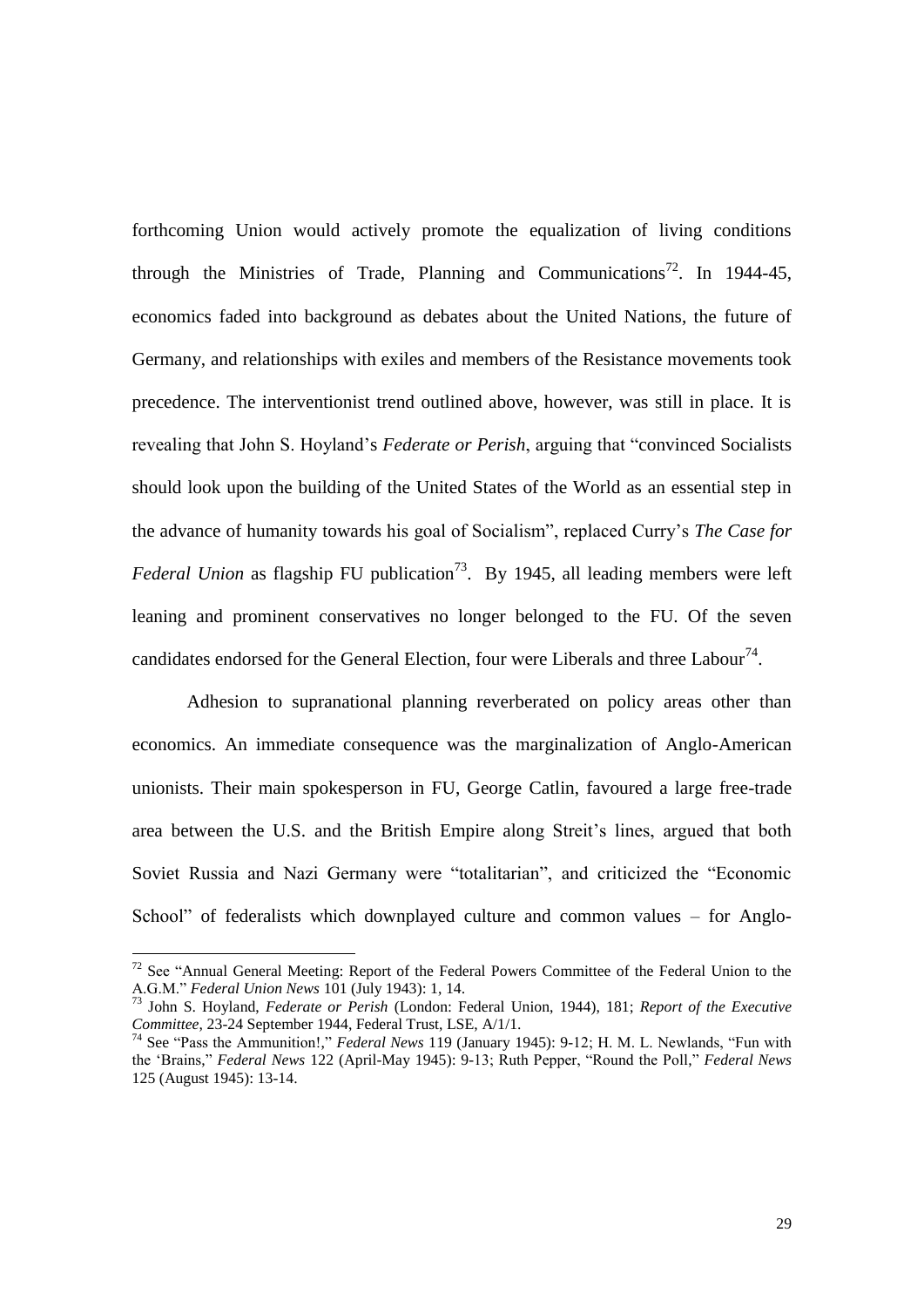Saxony, to him, was the most solid foundation of world peace  $-$ <sup>75</sup>. Once 'Federation Plus' became an official goal, Anglo-American unionism was dismissed as backward if not reactionary by several advocates of federal planning. Mackay, having met Clarence Streit in New York, drew a sharp distinction between F.U. and the Streit's Federal Union, Inc.: "The fundamental difference between the two movements is that the British movement thinks in terms of democracy having three elements, political, economic and international, whereas the American movement is thinking only in terms of the third [...]. Streit is to the right of our own conservative people. He is not interested at all in the matter of decent social system or social security."<sup>76</sup> An Anglo-Saxon union, Wootton dreaded, would downgrade Europe to a "colony."<sup>77</sup> Socialist Mary Saran echoed her by saying it would "menace the future of European Federation and peace."<sup>78</sup> Following Catlin's resignation from the Anglo-American Committee in January 1942, the Atlantic wing disbanded and FU officially embraced European federation as a first nucleus of world government in fall 1944. This happened, however, only after the

<sup>75</sup> George Catlin, *The Anglo-Saxon Tradition* (London: Kegan Paul, Trench, Trubner & Co., 1939), 264- 275; George Catlin, *One Anglo-American Nation: The Foundation of Anglo-Saxony as Basis of World Federation; A British Response to Streit* (London: A. Dakers, 1941), 91; George Catlin, *Anglo-American Union as a Nucleus of World Federation* (London: Macmillan, 1942), 34-36.

<sup>76</sup> R.W.G. Mackay, *Report on Talks which Mr. Mackay Had with Mr. Clarence Streit in New York*, 1941, 4, Frances Josephy Papers, LSE, 1/5. See also R.W.G. Mackay, "American Movement," *Federal Union News* 65 (24 May 1941): 2.

<sup>77</sup> "Anglo-American Union?" *Federal News* 69 (19 July 1941): 1, 4.

<sup>78</sup> *Council Meeting to be held on January 17th and 18th – Additional Resolutions*, Frances Josephy Papers, LSE, 1/6.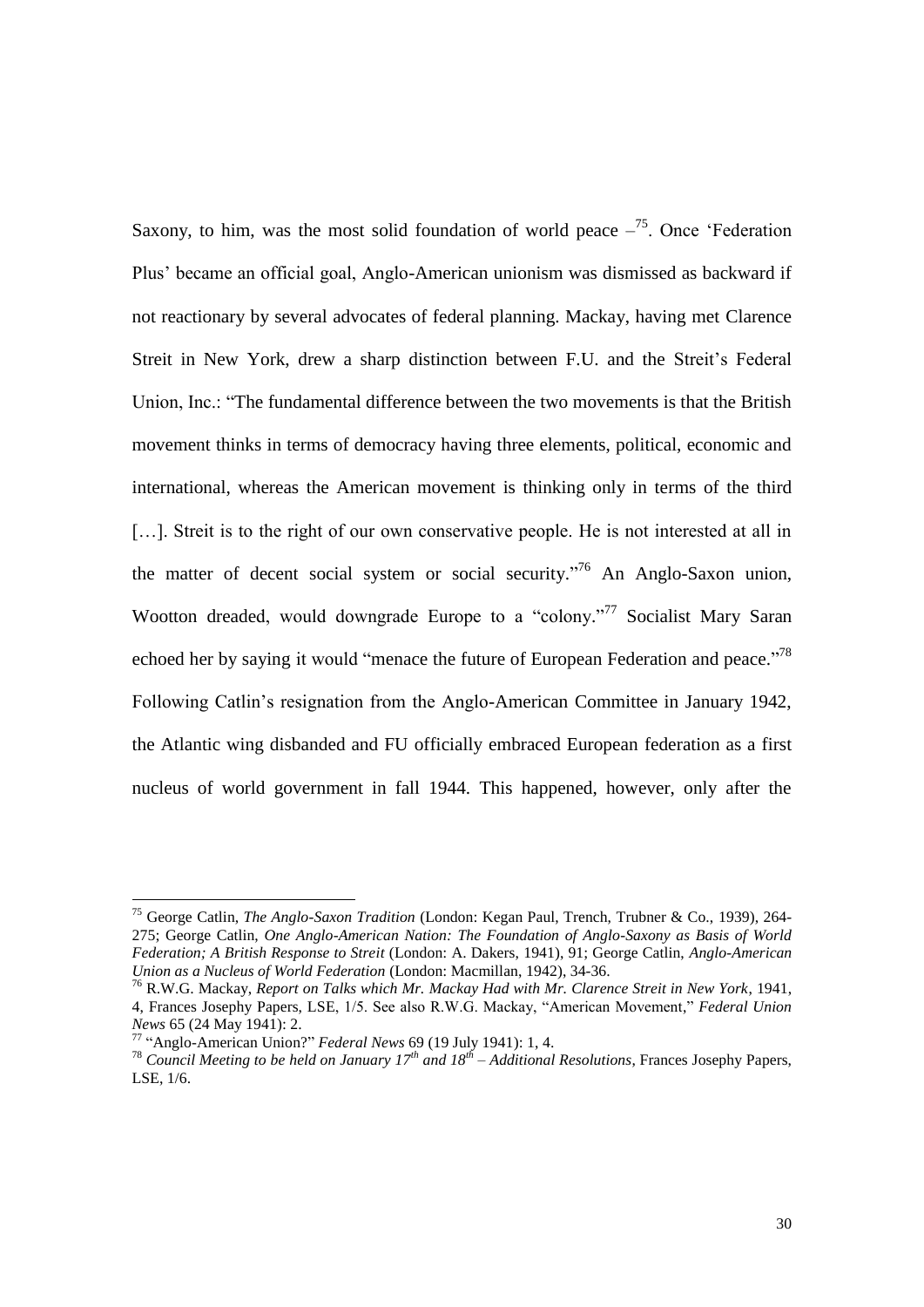organization had turned to federal economic planning – a platform making U.S. participation completely unrealistic<sup>79</sup>.

The general attitude towards the Soviets also changed. Early FU publications often displayed contempt for Bolshevism: in 1940, Beveridge described the Soviet regime as "a tyranny become as shameless in aggression as Hitler itself", adding that a federation would serve the double purpose of ensuring "the unification of Germany" and countervailing "aggressive Communism in Russia."<sup>80</sup> Following Operation Barbarossa, however, Federal unionists encouraged Whitehall to mediate between "the extreme individualism of the U.S.A. and the extreme collectivism of the U.S.S.R" rather than form a merely diplomatic alliance $81$ . Charles Kimber was now among those touting "a closer understanding of Russia" by "Western democracies" and urged Britain to stand "midway geographically and ideologically between the United States and the USSR", preventing "clashes between rival ideologies" and allowing European nations to speak "with one voice."<sup>82</sup> Advocates of a European socialist federation such as

<sup>79</sup> "Europe First. Annual General Meeting, September 23-24," *Federal News* 116 (October 1944): 13-14; H. M. L. Newlands, "United States of Europe – The Key to Peace," *Federal News* 118 (December 1944): 1-2, 6.

<sup>80</sup> Beveridge, *Peace by Federation?*, 7, 30. In 1941 Beveridge refused a reprint permission because of the essay's anti-Soviet bias although he privately admitted his views on the USSR had not changed [see Beveridge to Ransome, 8/9/1941, William Beveridge Papers, LSE, /7/63; Beveridge to Macmillan & Co., 22/11/1941, William Beveridge Papers, LSE, 7/63.

<sup>81</sup> See "Soviet Union – Federal Union's Official View," *Federal Union News* 70 (2 August1941): 1; "Russian Treaty," *Federal Union News* 89 (July 1942): 1.

<sup>82</sup> Charles Kimber, "European Security," *Federal Union News* 98 (April 1943): 1-2, *Amendment to Foreign Office Memorandum (substance passed by A.G.M., July 1943*), October 7 1943, Frances Josephy Papers, LSE 1/9. Admiration for the Soviets was expressed also by Barbara Wootton, "International Cooperation – The Constitutional Aspects," in VV. AA., *What Kind of Peace* (London: National Peace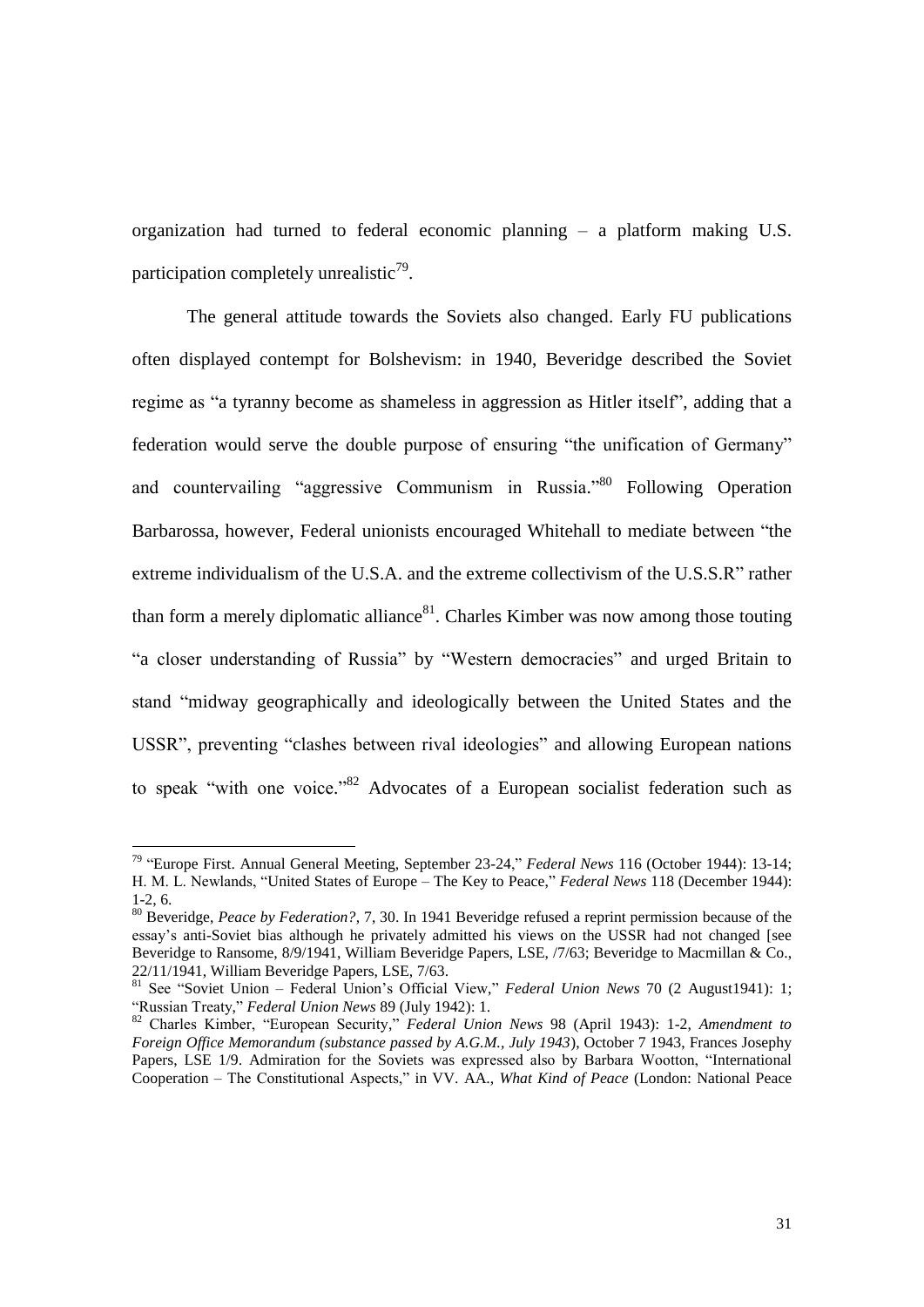Kingsley Martin and Leonard Woolf delivered keynote speeches on international affairs at two FU National Council meetings in  $1943^{83}$ . Josephy even left the door open to a future Euro-Russian federation: "when the times comes that Russia accepts political democracy in the European sense, and Europe accepts economic democracy in the Russian sense, federation between the two will be practicable."<sup>84</sup> By the end of the war latent anticommunism had been replaced by a Third Force strategy, bearing close resemblance to the one articulated by the Labour Left<sup>85</sup>.

Clinging to 'Federation Plus', however, had at least another consequence: it jeopardized the relationship between FU and two godfathers of the movement, Lionel Curtis and William Beveridge (the third, Lord Lothian, had passed away in December 1940).

Neither collectivism nor Europeanism could be appealing to Curtis, whose federalism had its roots in the Commonwealth-centred, Round Table tradition and assumed the cultural, not to say racial, supremacy of Anglo-Saxon peoples<sup>86</sup>. In January

Council, 1940), 78; Norman Bentwich, "The Political Issues" in VV. AA., *Britain & Russia: The Future*  (London: National Peace Council, 1942), 47-48; Hoyland, *Federate or Perish*, 188-189, and others.

<sup>83</sup> "Federal Union National Council Meets in London," *Federal Union News*, 96 (February 1943): 4-5; "Federal Union National Council Meeting," *Federal Union News* 99 (May 1943): 4-5.

<sup>84</sup> Frances L. Josephy, *Europe – The Key to Peace* (London: Federal Union, 1944), 11.

<sup>85</sup> On 'Third Force', see Jonathan Schneer, *Labour's Conscience: The Labour Left, 1945-51*  (Boston/London: Unwin Hyman, 1988), 52-78; R. M. Douglas, *The Labour Party, Nationalism and Internationalism, 1939-1951* (London-New York: Routledge, 2004), 228-233.

<sup>86</sup> See, John Edward Kendle *The Round Table Movement and Imperial Union* (Toronto-Buffalo: University of Toronto Press, 1975), 73-106; Deborah Levin, *From Empire to International Commonwealth: A Biography of Lionel Curtis* (Oxford: Clarendon Press, 1995), 276-297; Inderjeet Parmar, "Anglo-American Elites in the Interwar Years: Idealism and Power in the Intellectual Roots of Chatham House and the Council on Foreign Relations,'" *International Relations* 16 (1) (2002), 53-75.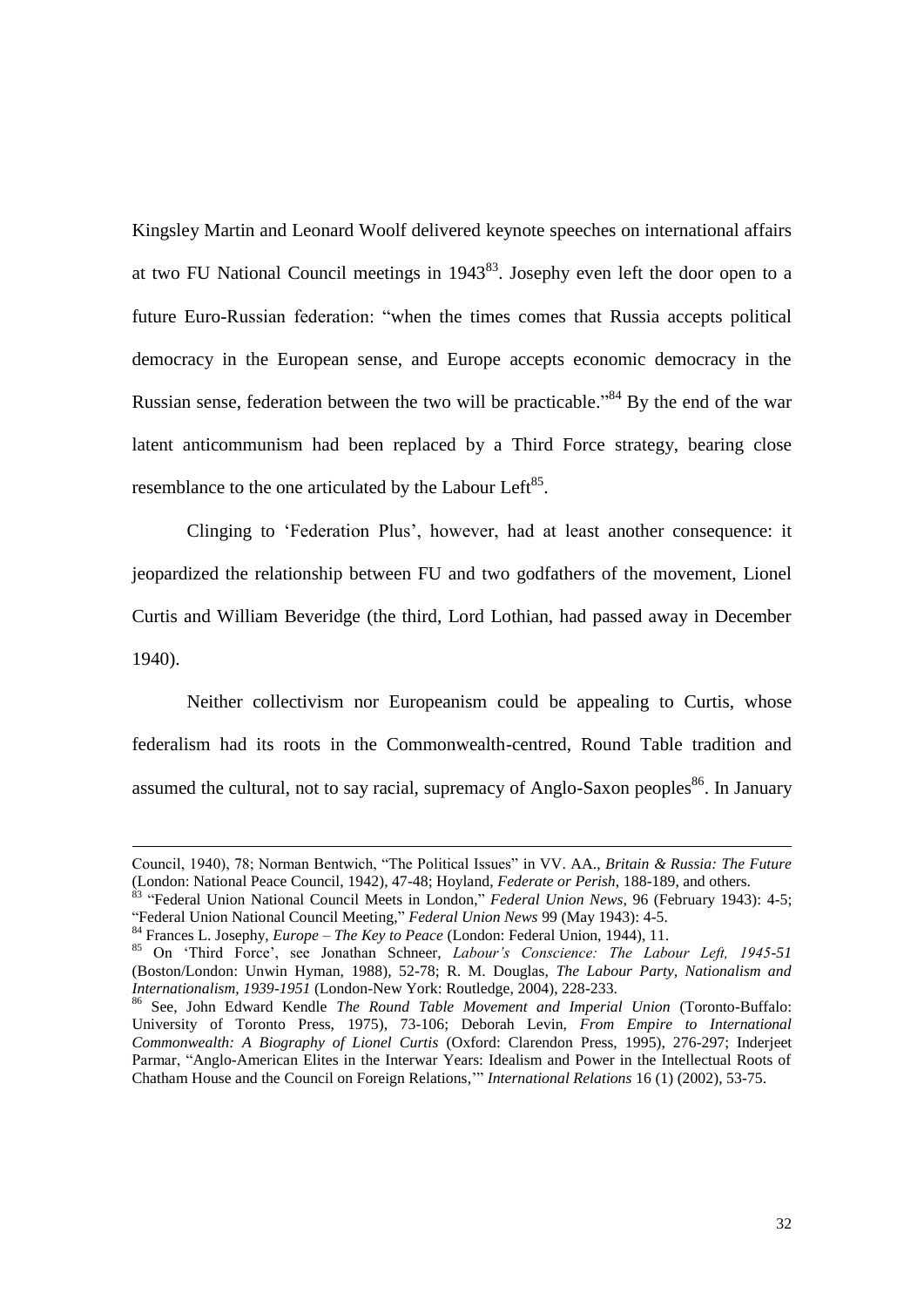1940 Curtis was already unhappy with the F.U. literature: "There are several statements on two leaflets on which my name appears which I should challenge."<sup>87</sup> In May 1941 he asserted that *Federal Union News* was "conducted in a way which can only discredit the cause of Federal Union in the minds of sober people." Several reasons contributed to his disenchantment: Curtis disliked Kimber personally as much as the way he managed the budget but he also found the new generations of federalists too materialistic for his taste and too well disposed towards European integration<sup>88</sup>. It is importance to notice, however, that Curtis also remained an unabashed opponent of supranational planning. As he wrote to Ralph Twentyman in 1940, "the greatest mistake would be to give an international government functions which it cannot carry out. Domestic affairs, the control of industry, social conditions, etc., must be left to the existing national governments, if only for the reason that one central government would neither have time nor the knowledge required to order such matters."<sup>89</sup> He was even sceptical about unrestricted free trade and giving up states' right to regulate migration because this "may postpone the first beginning of a really organic union."<sup>90</sup> Utterly dismissive of economics, Curtis stuck to the principle that "the only way to test the argument [for federalism] is to try a system of international federation on the most moderate lines",

 $87$  Curtis to Law, 16/1/1940, Lionel Curtis Papers, Bodleian Library, 21/43.

<sup>&</sup>lt;sup>88</sup> Curtis to Howard, 29/5/1941, Lionel Curtis Papers, Bodleian Library, 23/113; Curtis to Ransome, 26/11/1941, Lionel Curtis Papers, Bodleian Library, 24/141; Curtis to Rawnsley, 30/11/1943, Lionel Curtis Papers, Bodleian Library, 28/168.

<sup>89</sup> Curtis to Twentyman, 1/7/1940, Lionel Curtis Papers, Bodleian Library, 22/147.

<sup>&</sup>lt;sup>90</sup> Curtis to Dulles, 14/5/1940, Lionel Curtis Papers, Bodleian Library, 22/26. See also Curtis to Streit, 15/5/1941, Lionel Curtis Papers, Bodleian Library, 23/102.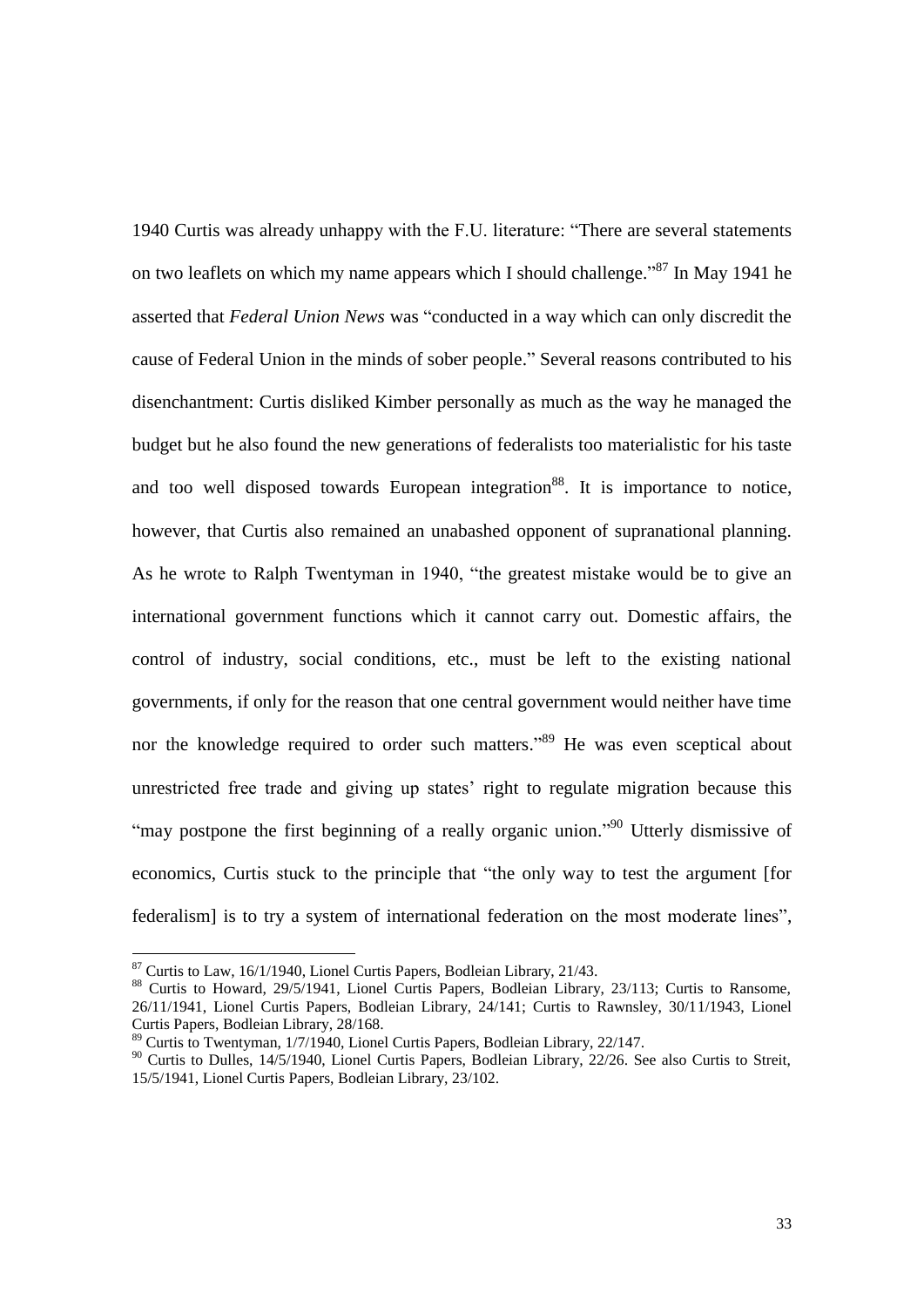and economic planning fell outside that  $score<sup>91</sup>$ . Between 1941 and 1945 Curtis authored no less than five books at odds with 'Federation Plus': in his view, "all internal and social affairs, including the incidence of taxation between one tax-payer and another" were to remain to "the national government where they now rest."<sup>92</sup> Whether this made him a respectable federalist convinced that "states must still be allowed to control their own composition and social structure", as Ransome nicely put it $93$ , or an old-fashioned imperialist insensitive to "the incalculable influence on ideas which has resulted from the Russian alliance", including the decline of the "traditional definition of democracy", as Kimber bluntly described him<sup>94</sup>, by 1943 Curtis openly broke with the "continentally minded Liberals" running FU, and supranational planning contributed to his disentanglement<sup>95</sup>.

Beveridge too turned his nose up at the new course. Historians have generally pointed at the collapse of the Anglo-French Union project in 1940 and his wartime work to explain his disengagement from FU.<sup>96</sup> Moreover, in 1953 Beveridge still claimed to be "a Federal Unionist", a remark that may lead to think he fully accepted the

<sup>&</sup>lt;sup>91</sup> Curtis to Bidmead, 4/9/1941, Lionel Curtis Papers, Bodleian Library, 23/196.

<sup>92</sup> Lionel Curtis, *Faith and Works* (Oxford: Oxford University Press, 1943), 41. See also Lionel Curtis, *Decision* (London: H. Milford-Oxford University Press, 1941), 45-52; Lionel Curtis, *Action* (London: H. Milford-Oxford University Press, 1942), 57-65; Lionel Curtis, *The Way to Peace* (London: Oxford University Press, 1944), 11-32; Lionel Curtis, *World War: Its Cause and Cure* (London: H. Milford-Oxford University Press, 1945), 167-172.

<sup>93</sup> Patrick Ransome, "Review of 'Decision'," *Federal Union News* 76 (8 November 1941): 4.

<sup>94</sup> Charles Kimber, "Review of 'Faith and Works'," *Federal Union News* 100 (June 1943): 12-13.

<sup>95</sup> "Mr. Curtis and Federal Union," *Federal Union News* 103 (November 1943): 13.

<sup>96</sup> See e.g. Jose Harris *William Beveridge: A Biography* (Oxford: Clarendon Press, 1997), 355.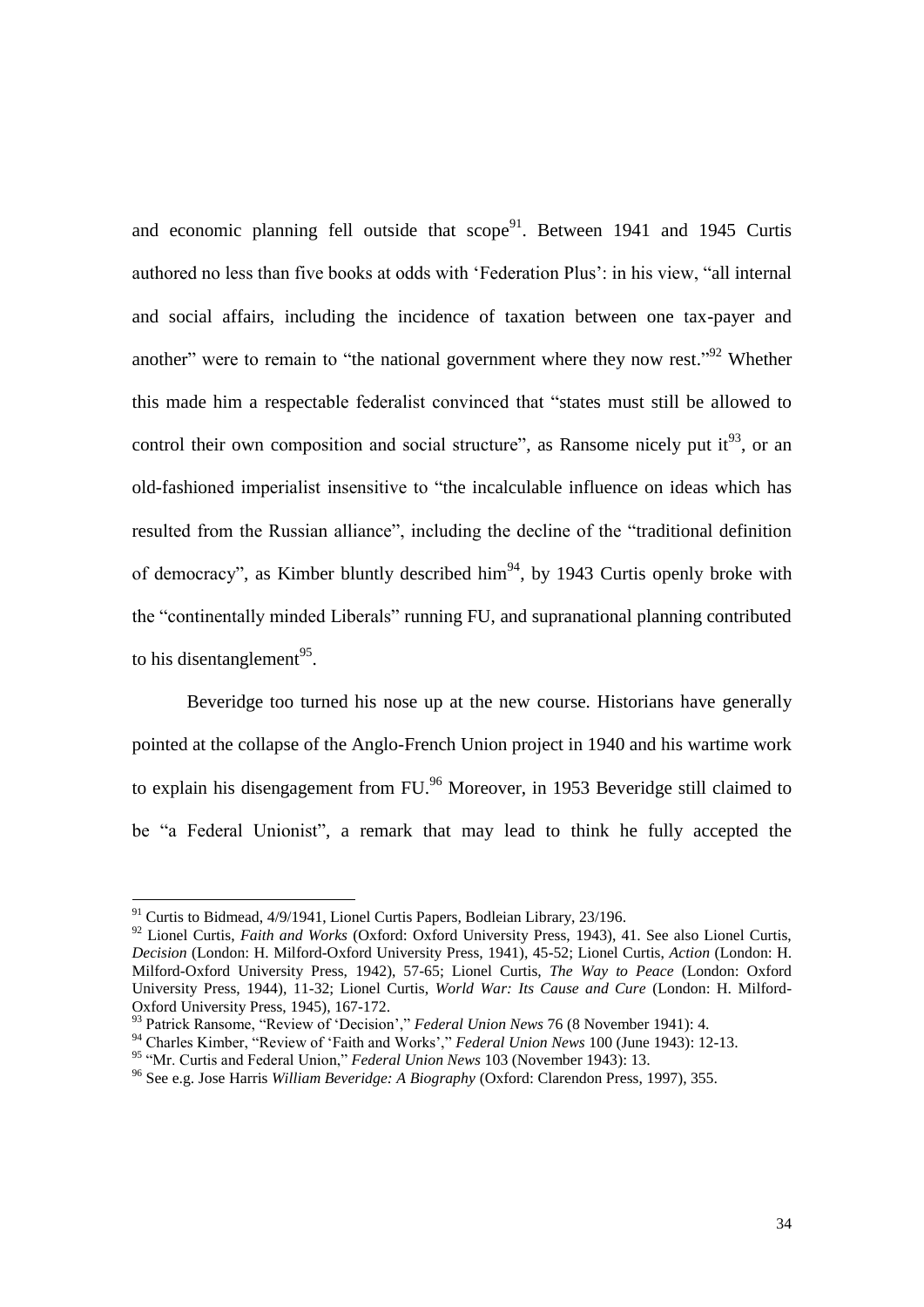organisation's commitment to supranational planning  $97$ . Archival sources, however, shows that Sir William was deeply wary of economic integration: to him, transferring sovereignty to a federation in matters such as currency, trade, tariffs and migration would trigger "an immediate revolution towards federalism, far more drastic than anything proposed in the political sphere.<sup> $.98$ </sup> In February 1940 he also admonished Kimber that he would "find considerable division of opinion as to the extent of the economic powers that ought to go to the federation."<sup>99</sup> Overall, Beveridge was keen on the notion of economic planning: still, he preferred setting each state free to undertake economic experiments in accordance with its national values and without supranational supervision $100$ .

Unlike Kimber and other unionists, he also came to believe that peace demanded "collaboration with all the United Nations" rather than a closer union between a few countries<sup>101</sup>. "The war" he confessed to Josephy in September 1944 "has led me to a rather different view about the place of Federal Union in World settlement"<sup>102</sup>:

<sup>97</sup> William Beveridge, *Power and Influence* (London: Hodder and Stoughton, 1953), 266.

<sup>98</sup> William Beveridge, *Peace Aims. Comments on Memorandum Entitled 'European Order and World Order; What We Are Fighting For'*, 26 October 1939, 6, William Beveridge Papers, LSE, 9a/75. See also William Beveridge, "Note on Federal Union – Practical Problems," Appendix to *Peace Aims*, 26-30, William Beveridge Papers, LSE, 9a/75.

 $99$  Beveridge to Kimber, 19/2/ 1940, Federal Trust, LSE, B/1/1.

<sup>100</sup> As stated in William Beveridge, *Planning under Socialism* (London: Longmans, Green, and Co., 1936), 30-31, 134-136.

<sup>101</sup> See Henry C. Usborne, and Lancelot Hogben, "Beveridge Plan and F.U." *Federal Union News* 96 (February 1943): 14; Charles Kimber, "Work for All," *Federal Union News* 97 (March 1943): 1-2; William Beveridge "Common Ends," *Federal Union News* 98 (April 1943): 3.

<sup>&</sup>lt;sup>102</sup> Beveridge to Josephy, 11/9/1944, William Beveridge Papers, LSE, 9B/31/24.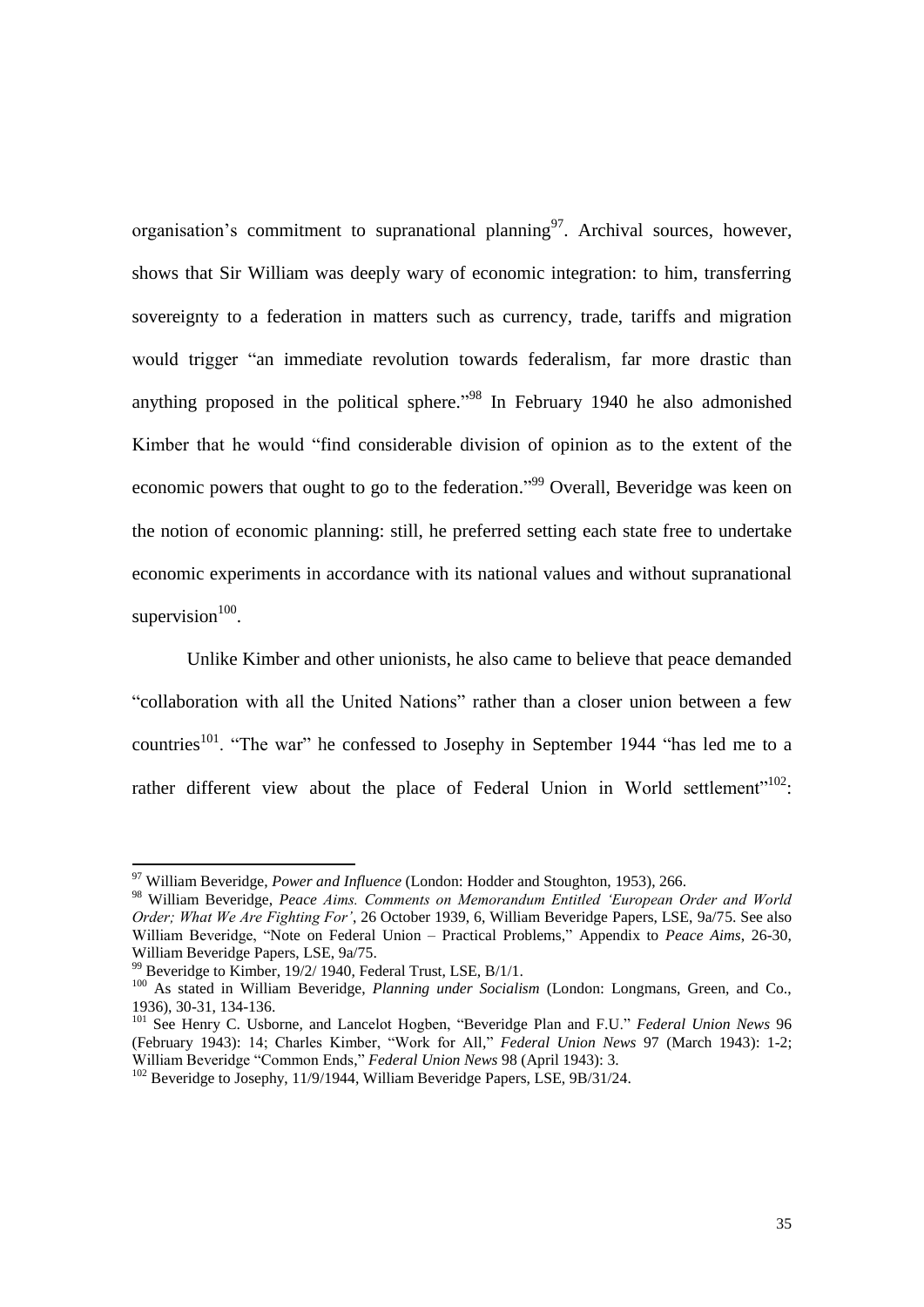"regional federations", he clarified, "are comparatively unimportant."<sup>103</sup> Further disagreements between Beveridge and FU emerged from an interview given to *Federal News* two months later. Josephy reported Sir William told her "there was no need to wait for an international agreement to get full employment" and "in economics he doubted whether there was general need for a supra-national authority". Actually, Britain needed "multi-lateral trading", "regional agreements" or at least "bilateral bargains" to stabilise demand but all that could be achieved through intergovernmental methods. Living standards, he held, "could not be equalised. Any country could increase its standards by producing more." Wide-raging planning schemes were unlike to work for the whole Europe<sup>104</sup>. When Beveridge's long awaited *The Price of Peace* finally came out in 1945, F.U. members could hardly accept its main argument. Sir William maintained "that under the rule of law the economic relations of separate nations can rest on free contract between them and need not be subject of supranational control", and that a mechanism for the "compulsory arbitration of all disputes" would do more to prevent future wars than European unity<sup>105</sup>. Little wonder that an anonymous reviewer on *Federal Union News* found the book's conclusions "not so

<sup>&</sup>lt;sup>103</sup> Beveridge to Josephy, 13/9/1944, William Beveridge Papers, LSE, 7/63.

<sup>&</sup>lt;sup>104</sup> Frances L. Josephy, "Planning or Employment – The Editor of 'Federal News' Interviews Sir William Beveridge," *Federal News* 117 (November 1944): 8, 9.

<sup>105</sup> William Beveridge, *The Price of Peace* (London: Pilot Press, 1945), 68, 82.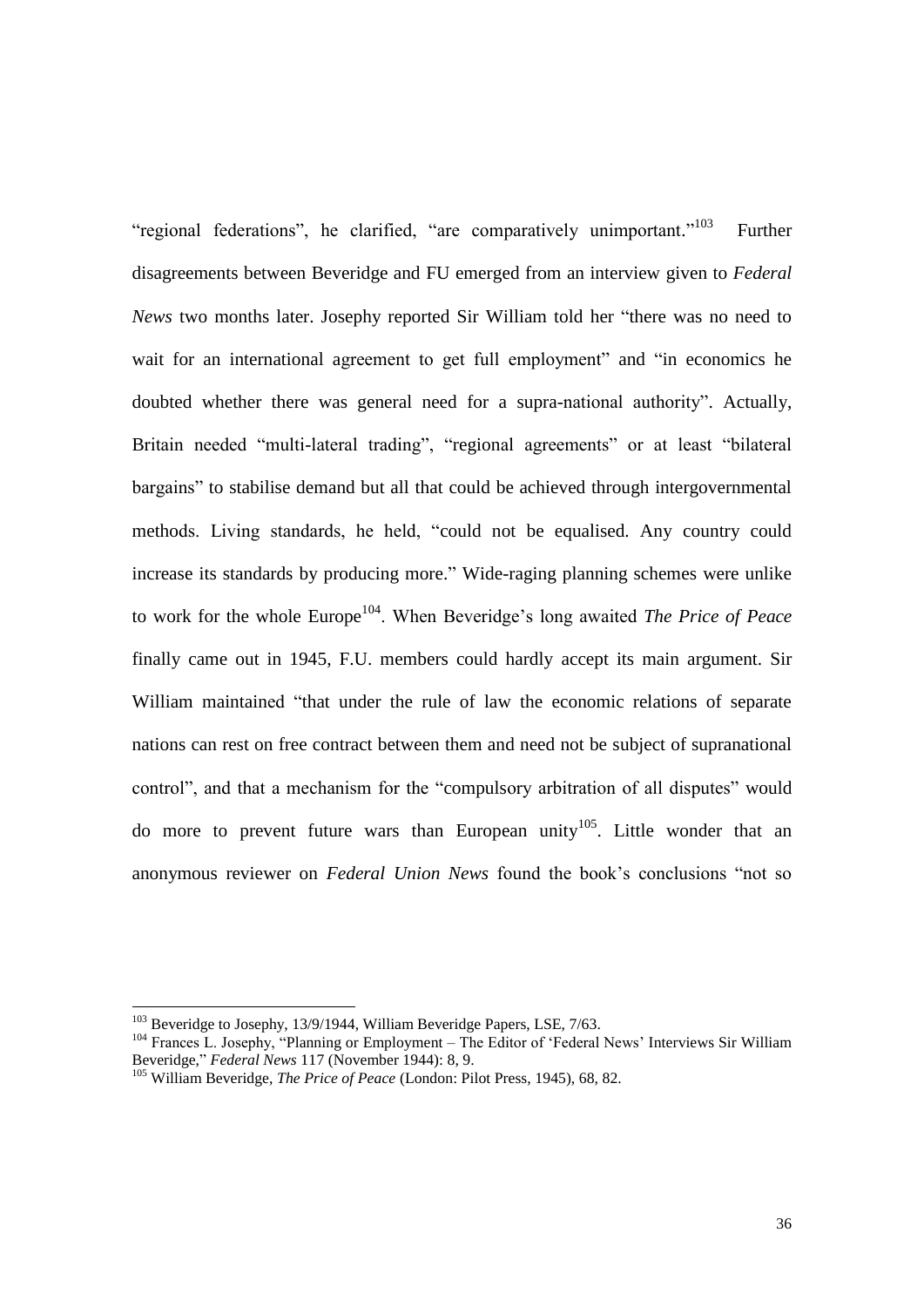convincing": all considered, Beveridge's views were much closer to Curtis' than to any 'Federation Plus' blueprint<sup>106</sup>.

#### **Federalism in disarray**

Labour's landslide victory in 1945 may have opened a window of opportunity for left-wing federalists, who were by then in firm control of a much narrower but relatively homogeneous FU to leave a mark on their country's foreign policy. Yet socialist leaders seemed to have lost enthusiasm for – and faith in – federal schemes. In November 1939, Clement Attlee famously stated that "in the common interest there must be the recognition of an international authority superior to the individual States and endowed not only with rights over them, but with power to make them effective, operating not only in the political, but in the economic sphere. Europe must federate or perish."<sup>107</sup> A few months earlier, Ernest Bevin had unleashed an even bolder message: "National sovereignty has served a great purpose in the organisation of the world, acting as it has from a number of motives, but it must be accepted that the next stage of human development must be directed towards world order. Anything which stands in the way of achieving the consummation of that desirable end of which humanity is striving must

<sup>106</sup> "None So Blind…," *Federal Union News* 122 (April-May 1945): 4; William Beveridge, "Foreword" in Curtis, *World War: Its Cause and Cure*, v-ix.

<sup>107</sup> Clement Attlee, *Labour's Peace Aims* (London: Labour Party, 1939), 13.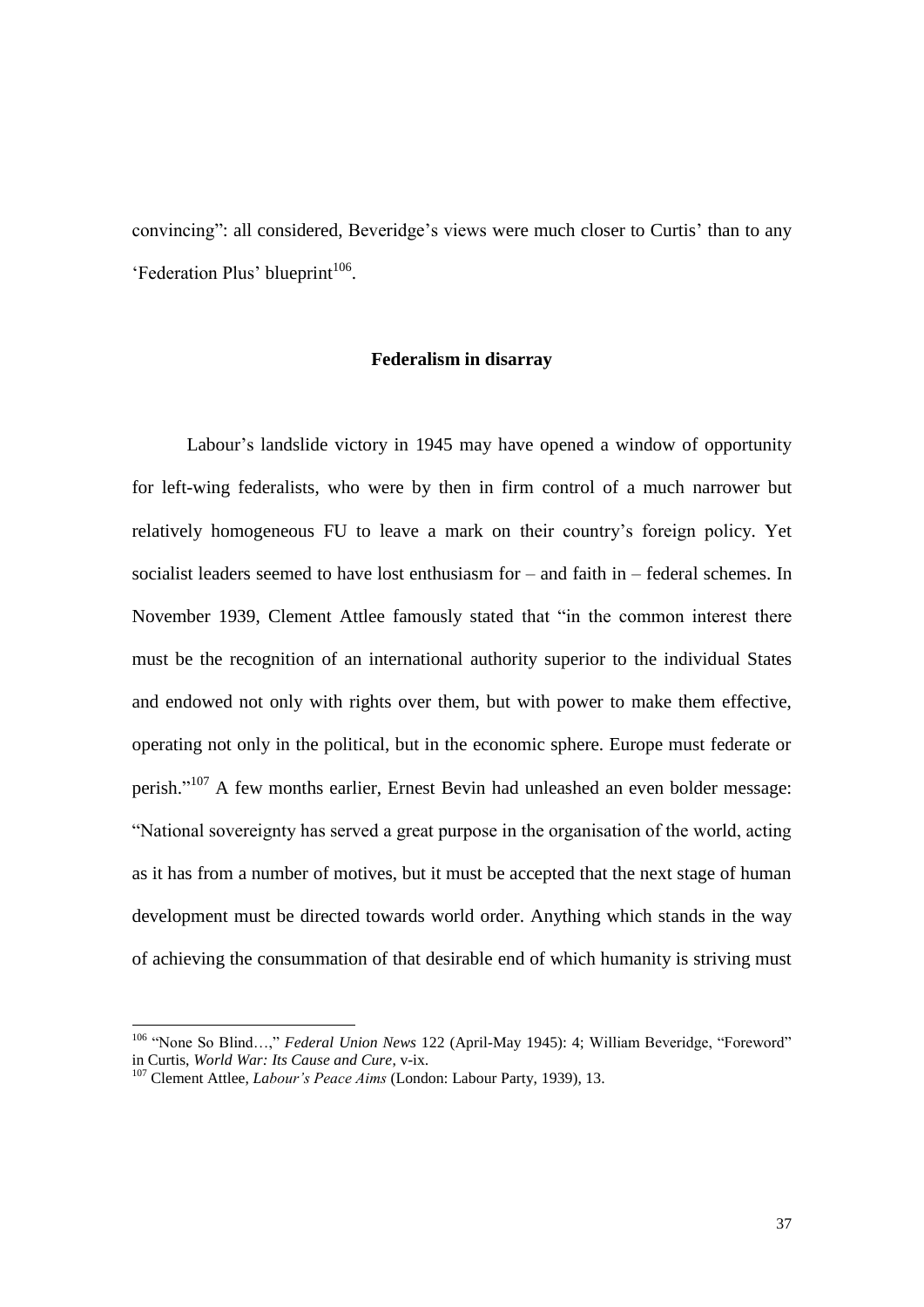be subordinated to the greater purpose<sup> $108$ </sup>. However, both these men – later on to serve as Prime Minister and Foreign Secretary – wanted their names removed from FU notepaper in 1942, refusing to seek FU's support in the by-elections  $109$ .

Attlee's and Bevin's decision to sever their ties with FU at the very moment the latter was setting forth a genuinely left-wing agenda is indicative of the organization's mounting difficulties in reaching out to a distinguished audience. "We have to face the fact that practical people, and, still more, influential practical people will not associate with those who are likely to be labelled cranks" Wootton complained in her resignation letter from the FU National Council in May 1944. "That I, think, is one of the chief reasons why we have lost all the influential people who were inclined to cooperate with us at the beginning."<sup>110</sup> But why were Federal unionists suffering from such a bad reputation by May 1944? In her memoirs, Wootton missed the opportunity to clarify her  $words<sup>111</sup>$ .

No conclusive evidence can be produced to demonstrate that supranational planning, and supranational planning alone, was crucial in alienating the nearly 11,000 card-carrying supporters who, having joined F.U. by mid-1940, were no longer

<sup>108</sup> Ernest Bevin, *'Forward Democracy': Address by Ernest Bevin, General Secretary, Transport and General Workers' Union, delivered at the Convocation of the Teachers' College, Columbia University, New York, U.S.A., 15-17 August 1939* (London: Victoria House Printing, 1939), 14.

<sup>109</sup> See *Minutes of Meeting of Directors Held on Friday 4th November*, 1942, 1-4, Frances Josephy Papers, LSE, 1/8. No explanation was given for this request.

<sup>110</sup> Barbara Wootton, *Copy of a Letter to the Chairman of the Executive Committee from Mrs. Barbara Wootton*, 6 May 1944, 1, Federal Trust, LSE, B/4/8.

<sup>111</sup> See Barbara Wootton, *In a World I Never Made: Autobiographical Reflections* (London: G. Allen & Unwin, 1967), 97-99.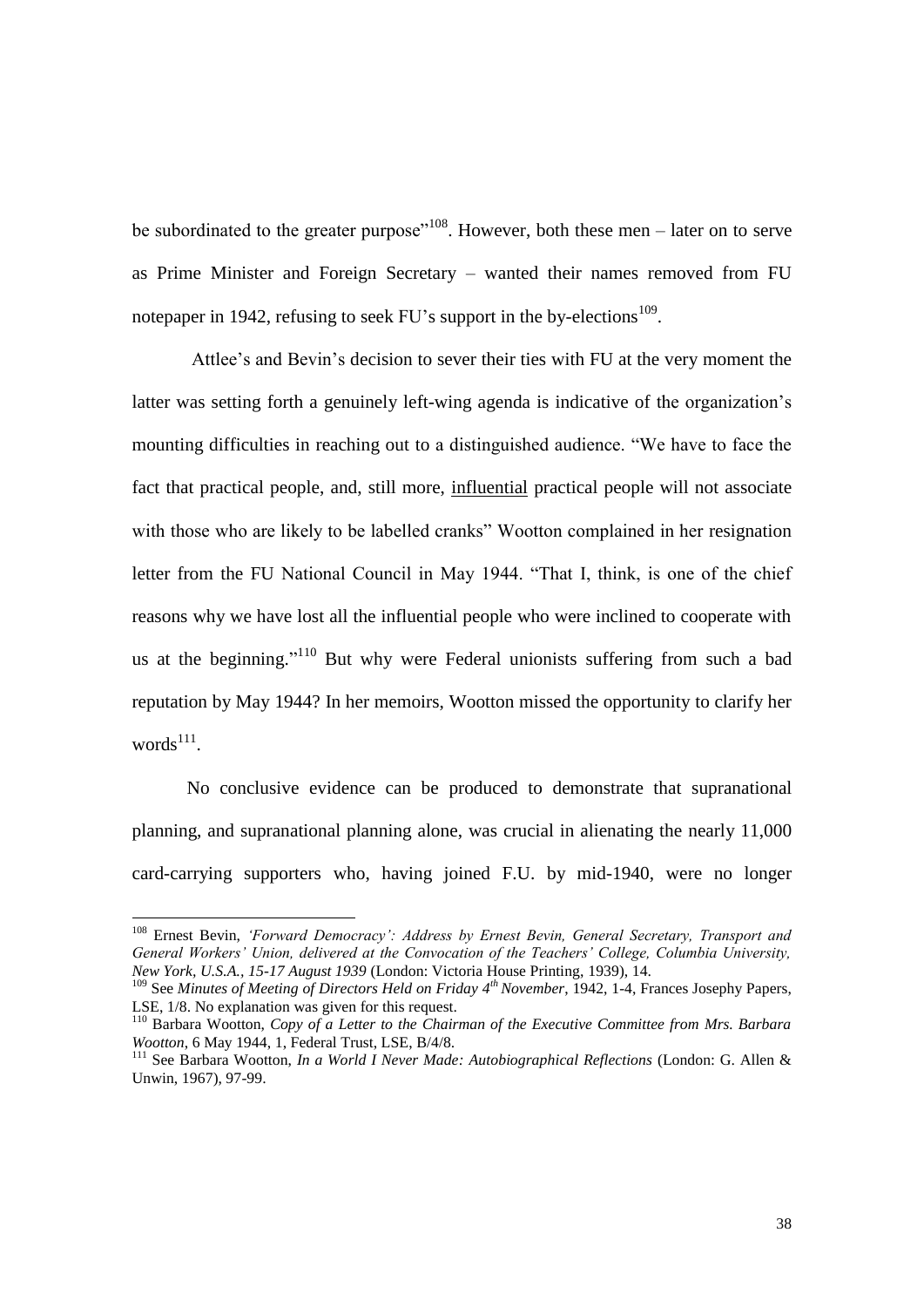members in 1945. Nor should one easily assume that FU would have managed to win the approval of the British public, had it developed a different economic platform. Yet, there is room to argue that the collectivist offensive of 1940-41 contributed to damage rather than to strengthen the prospects of the federalist cause in Britain during the early post-war years. To begin with, FU became far less pluralistic, marginalizing prominent laissez-faire liberals and Atlanticists who may have broadened the appeal of a federal settlement, though along different lines<sup>112</sup>. Second, it widened the gulf between young activists and an older generation of internationalists – embodied by Curtis and Beveridge – who could have still weigh in and give exposure to federalist propaganda as they did in 1938-1940. Finally, it envisaged a future world order that rested upon two major premises: the continuation of the war alliance, centred on a lasting Soviet-American co-operation, and Britain's willingness to lead Europe towards political unity surrendering much of its sovereign rights. Once decision-makers crushed their hopes, left-wing federalists found themselves in the political wilderness.

The economic debate with F.U., therefore, casts serious doubts on the way some Europeanist historians – upholding Spinelli's claims about the coherence of British federalism – have tried to link the organization's activities to post-war European integration. In the almost teleological accounts they have produced, a straight line runs

 $112$  Somewhat ironically, it was a conservative – Sir Winston Churchill – who raised the banner of the United States of Europe in 1946 and helped to launch the heavily cross-partisan European Movement: see Geoffrey Best, *Churchill: A Study in Greatness* (London: Hambledon Continuum, 2006), 283-288.